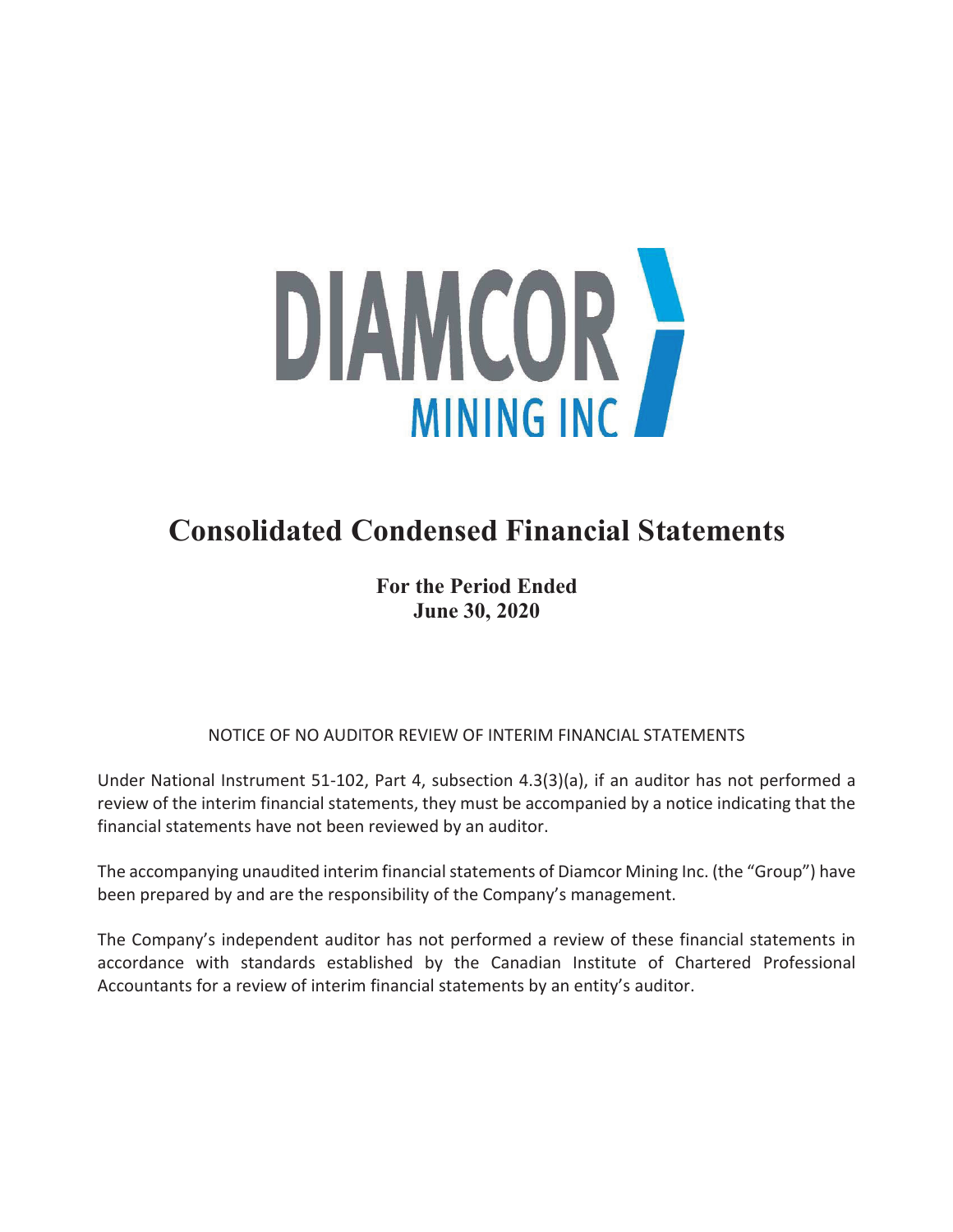# **Diamcor Mining Inc. Consolidated Statements of Financial Position**

| As at:                                                         |    | June 30<br>2020         | March 31<br>2020        |
|----------------------------------------------------------------|----|-------------------------|-------------------------|
|                                                                |    | unaudited               | audited                 |
| <b>ASSETS</b>                                                  |    |                         |                         |
| <b>CURRENT</b>                                                 |    |                         |                         |
| Cash and cash equivalents                                      | \$ | 28,242<br>\$            | 32,087                  |
| Accounts receivable (Note 10a)                                 |    | 121,119                 | 513,748                 |
| Inventory (Note 2.3)                                           |    | 308,068                 | 312,426                 |
| Prepaids                                                       |    | 49,946                  | 36,992                  |
|                                                                |    | 507,375                 | 895,253                 |
| <b>NON CURRENT</b>                                             |    |                         |                         |
| Restricted cash (Note 14)                                      |    | 613,927                 | 622,613                 |
| Property, plant and equipment (Note 3)                         |    | 7,235,535               | 7,501,182               |
| <b>Total assets</b>                                            | \$ | \$<br>8,356,837         | 9,019,048               |
|                                                                |    |                         |                         |
| <b>LIABILITIES</b>                                             |    |                         |                         |
| <b>CURRENT</b>                                                 |    |                         |                         |
| Accounts payable (Note 13)                                     | \$ | 928,062<br>\$           | 1,050,558               |
| Short term debt (Note 4)                                       |    | 1,537,658               | 1,482,494               |
| Current portion of long-term debt (Note 4)                     |    | 6,780,682               | 5,320,368               |
|                                                                |    | 9,246,402               | 7,853,420               |
| <b>NON CURRENT</b>                                             |    |                         |                         |
| Deferred tax liablity                                          |    | 314,689                 | 319,142                 |
| Decommissioning liability (Note 5)                             |    | 382,358                 | 375,481                 |
| Long-term debt (Note 4)                                        |    | 40,000                  | 1,314,677               |
| Due to Nozala Investments (Note 4)<br><b>Total liabilities</b> |    | 1,641,080<br>11,624,529 | 1,620,270<br>11,482,990 |
|                                                                |    |                         |                         |
| <b>SHAREHOLDERS' EQUITY</b>                                    |    |                         |                         |
| Share capital (Note 6)                                         |    | 34, 195, 377            | 34, 195, 377            |
| Contributed surplus (Note 7)                                   |    | 13,907,085              | 13,390,142              |
| Warrants (Note 6)                                              |    | 441,816                 | 958,759                 |
| Accumulated other comprehensive loss                           |    | (8,774,863)             | (8,616,525)             |
| Deficit                                                        |    | (39, 335, 037)          | (38, 682, 195)          |
| Total equity                                                   |    | 434,378                 | 1,245,558               |
| Non-controlling interests (Note 15)                            |    | (3,702,070)             | (3,709,500)             |
| (Deficit) equity attributable to owners of the parent          |    | (3,267,692)             | (2,463,942)             |
| Total liabilities and shareholders' equity                     | \$ | \$<br>8,356,837         | 9,019,048               |
|                                                                |    |                         |                         |

**GOING CONCERN** (Note 1) **COMMITMENTS** (Note 12) **SUBSEQUENT EVENTS** (Note 16)

On behalf of the board "Dean Taylor" **Director** Director "Sheldon Nelson" **Director** 

The accompanying notes are an integral part of these consolidated financial statements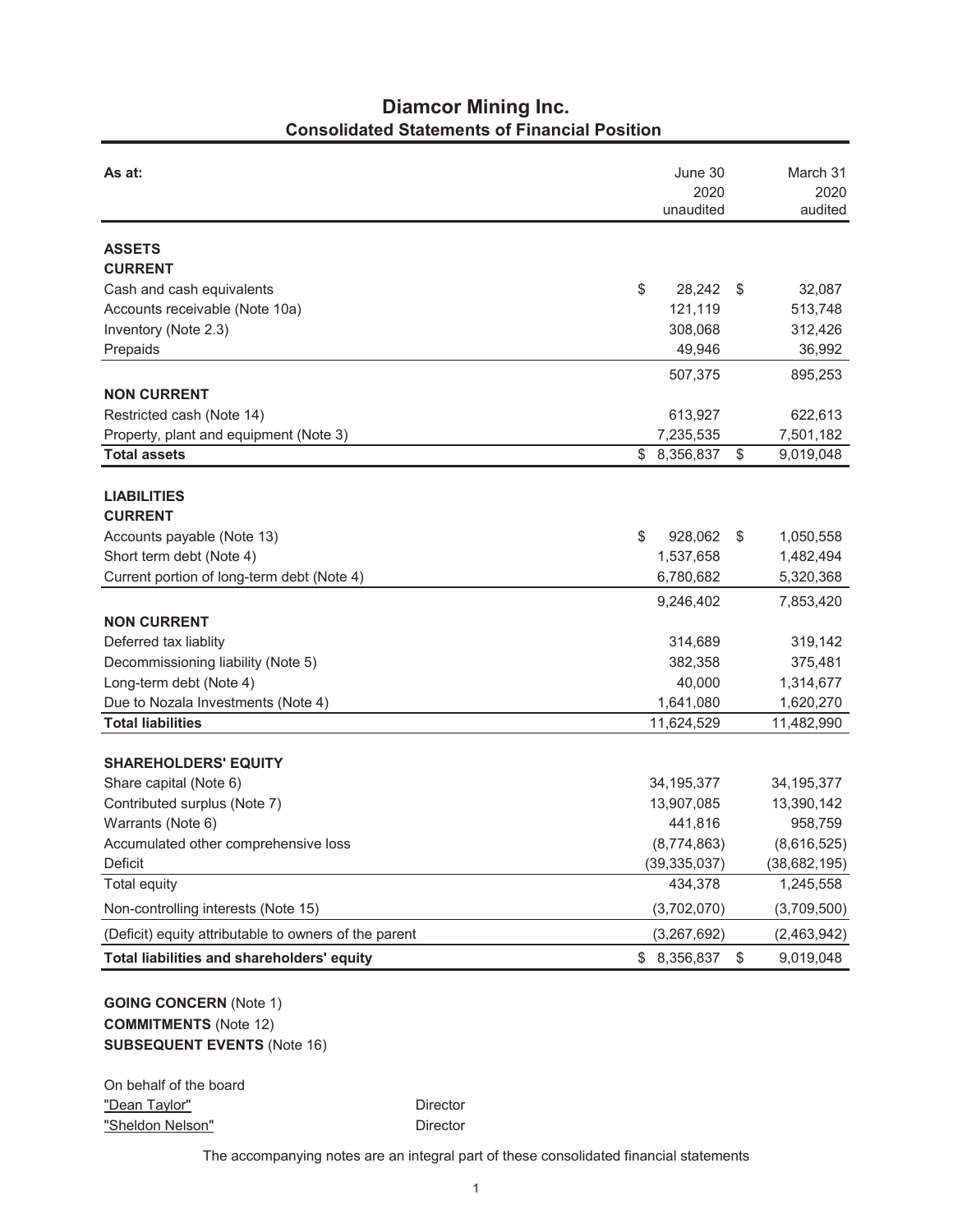|                                                         | For the<br>period ended<br>June 30 2020 | For the<br>period ended<br>June 30 2019 |
|---------------------------------------------------------|-----------------------------------------|-----------------------------------------|
| <b>SALES</b><br><b>OPERATING EXPENSES</b>               | \$<br>\$<br>139,087<br>\$               | 1,154,005<br>1,781,352                  |
| <b>GROSS MARGIN</b>                                     | (139, 087)                              | (627, 347)                              |
| <b>GENERAL AND ADMINISTRATIVE EXPENSES</b>              |                                         |                                         |
| Accretion and depreciation (Note 3 and 5)               | 170,667                                 | 235,206                                 |
| Consulting fees                                         | 23,546                                  | 126,500                                 |
| Insurance                                               | 25,763                                  | 20,932                                  |
| Interest and bank charges                               | 275,010                                 | 149,441                                 |
| Office                                                  | 18,759                                  | 30,641                                  |
| Professional fees                                       | 75,645                                  | 88,019                                  |
| Promotion and investor relations                        | 18,208                                  | 15,190                                  |
| Salaries and wages                                      | 50                                      | 285,906                                 |
| Transfer agent and regulatory fees                      | 1,307                                   | 6,899                                   |
| Travel                                                  | 2,192                                   | 12,404                                  |
|                                                         | 611,147                                 | 971,138                                 |
| (LOSS) FROM OPERATIONS                                  | (750, 234)                              | (1,598,485)                             |
| <b>OTHER INCOME AND EXPENSES</b>                        |                                         |                                         |
| Interest and other income                               | 5,747                                   | 12,495                                  |
| Foreign exchange                                        |                                         | 830                                     |
|                                                         | 5,747                                   | 13,325                                  |
|                                                         |                                         |                                         |
| <b>NET (LOSS) FOR THE PERIOD</b>                        | \$<br>$(744, 487)$ \$                   | (1,585,160)                             |
| <b>OTHER COMPREHENSIVE (LOSS)</b>                       |                                         |                                         |
| Items to be reclassified subsequently to profit or loss |                                         |                                         |
| Foreign currency translation loss                       | (59, 263)                               | (236, 185)                              |
| TOTAL COMPREHENSIVE (LOSS) FOR THE PERIOD               | \$<br>$(803,750)$ \$                    | (1,821,345)                             |
|                                                         |                                         |                                         |
| Total net (loss) attributable to:                       |                                         |                                         |
| Non-controlling interests                               | \$<br>$(91, 644)$ \$                    | (260, 740)                              |
| Equity holders of parent                                | (652, 843)                              | (1,324,420)                             |
|                                                         | \$<br>$(744, 487)$ \$                   | (1,585,160)                             |
| Total comprehensive (loss) attributable to:             |                                         |                                         |
| Non-controlling interests                               | \$<br>7,434<br>- \$                     | (244, 771)                              |
| Equity holders of parent                                | (811, 184)                              | (1,576,574)                             |
|                                                         | \$<br>$(803,750)$ \$                    | (1,821,345)                             |
|                                                         |                                         |                                         |
| Net (loss) per share - basic and diluted (Note 6)       | \$<br>$(0.01)$ \$                       | (0.02)                                  |
|                                                         |                                         |                                         |

# **Diamcor Mining Inc. Consolidated Statements of (Loss) and Comprehensive (Loss)**

The accompanying notes are an integral part of these consolidated financial statements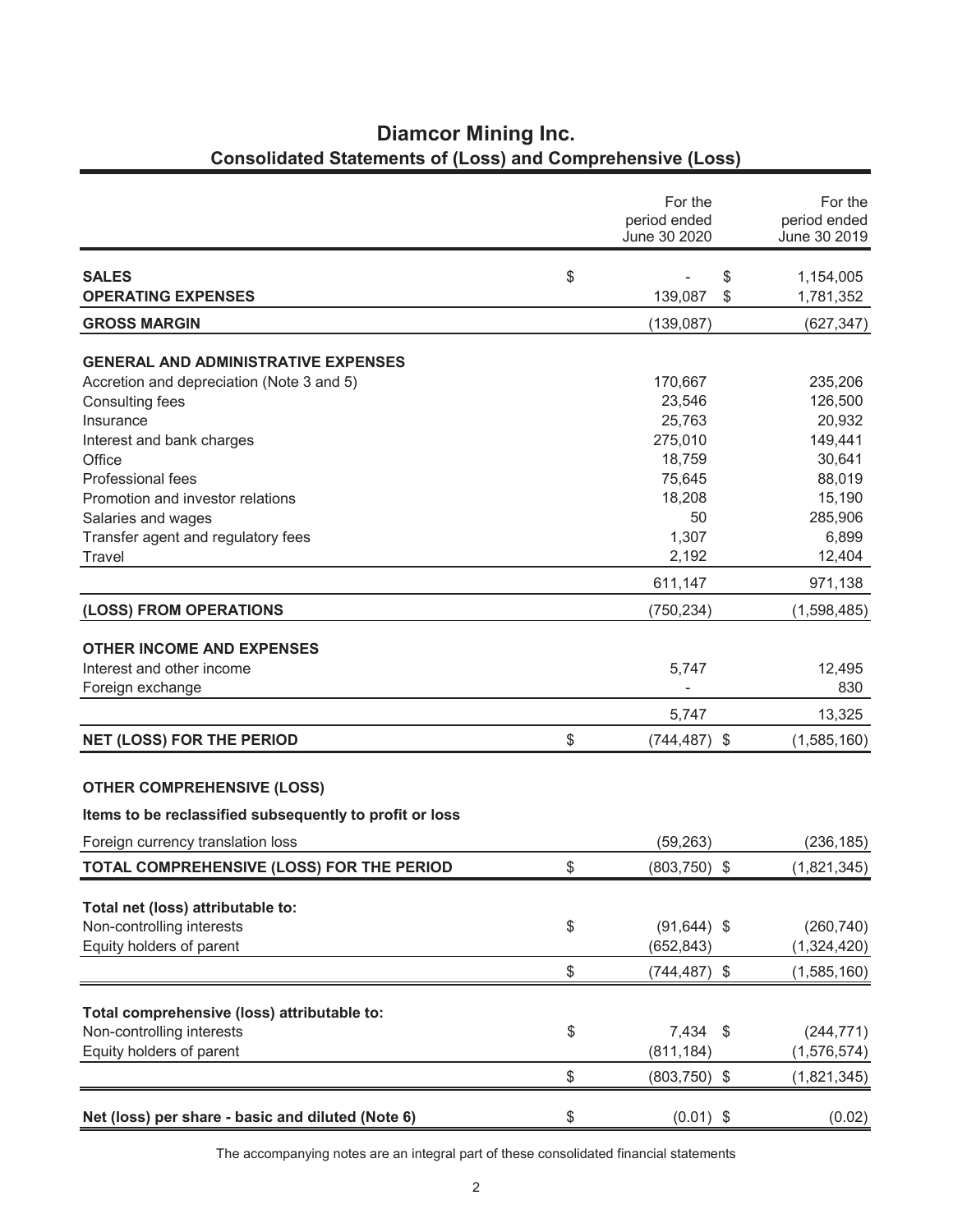# **Diamcor Mining Inc. Consolidated Statements of Cash Flows**

|                                                                                                      | For the<br>period ended<br>June 30 2020 | For the<br>period ended<br>June 30 2019 |
|------------------------------------------------------------------------------------------------------|-----------------------------------------|-----------------------------------------|
| <b>CASH FLOWS (USED IN) OPERATING ACTIVITIES</b><br>Net (loss) for the period                        | \$<br>$(744, 487)$ \$                   | (1,585,160)                             |
| Items not affecting cash                                                                             |                                         |                                         |
| Accretion and depreciation (Note 3 and 5)                                                            | 170,667                                 | 235,206                                 |
| Interest on long-term debt                                                                           | 313,111<br>483,778                      | 147,448<br>382,654                      |
| Changes in non-cash working capital<br>Accounts payable<br>Accounts receivable<br>Inventory          | (87, 587)<br>389,861<br>(12, 853)       | 814,561<br>(127, 657)<br>376,978        |
| Prepaids                                                                                             |                                         | (21, 782)                               |
| Cash flow from (used in) operating activities                                                        | 28,712                                  | (160, 406)                              |
| <b>CASH FLOWS USED IN INVESTING ACTIVITIES</b><br>Disposal of property, plant and equipment (Note 3) |                                         | (5,063)                                 |
| Cash flow used in investing activities                                                               |                                         | (5,063)                                 |
| <b>CASH FLOWS FROM FINANCING ACTIVITIES</b><br>Deposits                                              |                                         | 500,000                                 |
| Cash flow generated by financing activities                                                          |                                         | 500,000                                 |
| Effect of change in exchange rate for cash and cash equivalents                                      | (32, 556)                               | (244, 692)                              |
| (Decrease) increase in cash and cash equivalents                                                     | (3,844)                                 | 89,839                                  |
| Cash and cash equivalents - beginning of year                                                        | 32,087                                  | 139,080                                 |
| Cash and cash equivalents - end of period                                                            | \$<br>28,243<br>\$                      | 228,919                                 |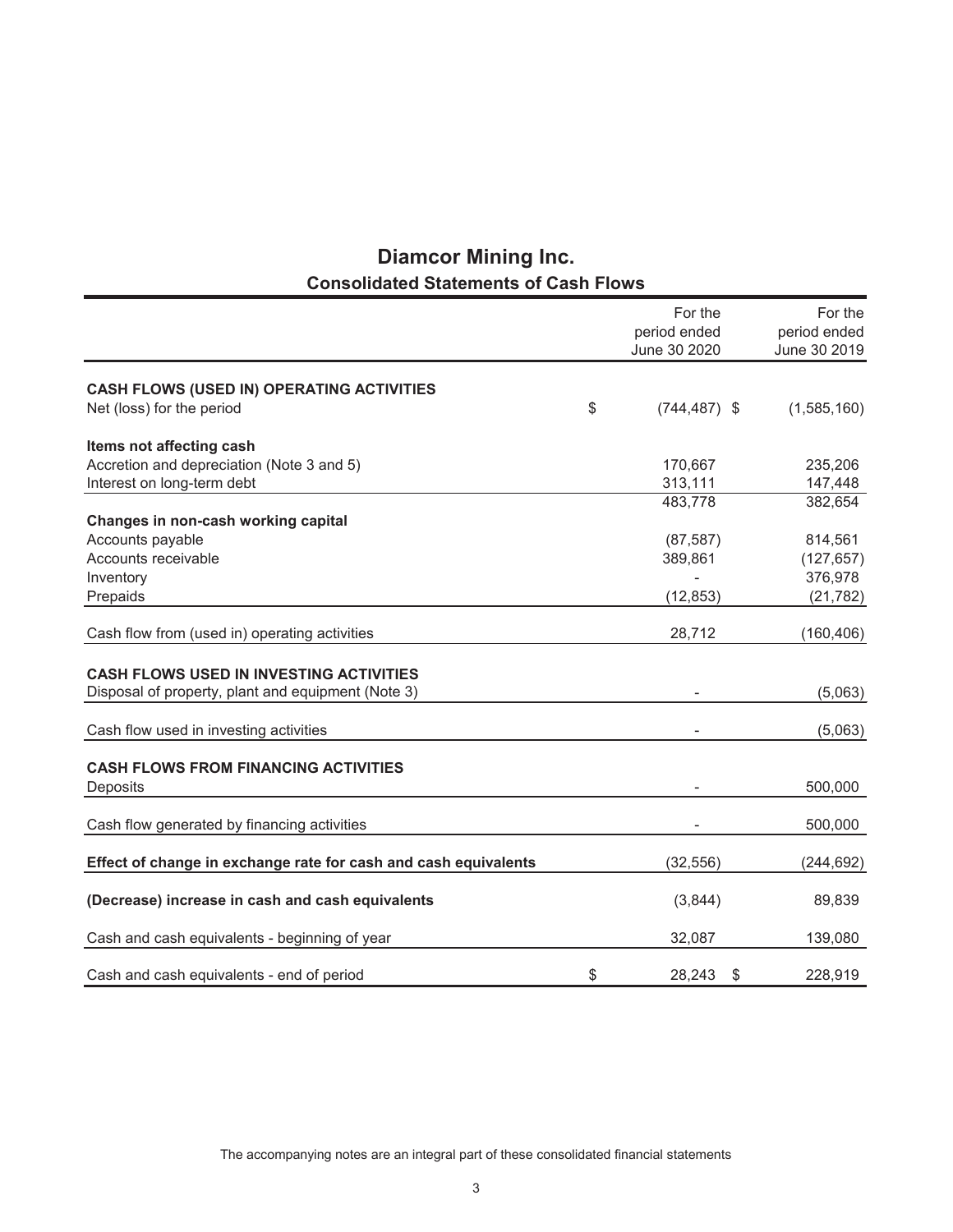### **Consolidated Statement of Changes in Shareholders' Equity DIAMCOR MINING INC.**

|                                                           | Share Capital      | Contributed<br>Surplus   |   | Warrants      |   | Accumulated<br>Other<br>Comprehensiv<br>e Loss |     | Deficit        | Non-<br>Controlling<br>Interests |     | Total<br>Shareholders'<br>(Deficit) Equity |
|-----------------------------------------------------------|--------------------|--------------------------|---|---------------|---|------------------------------------------------|-----|----------------|----------------------------------|-----|--------------------------------------------|
| Balance - March 31, 2019                                  | \$<br>34,074,691   | 11,571,195               |   | 2,090,956     |   | (6,825,142)                                    |     | (35, 225, 721) | (4,761,550)<br>S.                | \$. | 924,429                                    |
| Short term loan (Note 6)<br>issuance of warrants (Note 6) | 120,686            |                          |   | 16,560        |   | $\overline{\phantom{0}}$                       |     |                |                                  |     | 120,686<br>16,560                          |
| Expiry of warrants (Note 6)                               |                    | 1,148,757                |   | (1, 148, 757) |   |                                                |     |                |                                  |     |                                            |
| Issuance of options                                       |                    | 670,190                  |   |               |   |                                                |     |                |                                  |     | 670,190                                    |
| Net income (loss) for the period                          |                    |                          |   |               |   |                                                |     | (3,456,473)    | (113,990)                        |     | (3,570,463)                                |
| Translation of foreign subsidiaries                       |                    | $\overline{\phantom{a}}$ |   | ٠             |   | (1,791,383)                                    |     |                | 1,166,039                        |     | (625, 344)                                 |
| Balance - March 31, 2020                                  | \$<br>34, 195, 377 | \$<br>13,390,142         |   | 958,759       |   | (8,616,525)                                    |     | (38, 682, 194) | (3,709,501)                      |     | (2,463,942)                                |
| Expiry of warrants (Note 6)                               |                    | 516,943                  |   | (516, 943)    |   |                                                |     |                |                                  |     |                                            |
| Net income (loss) for the period                          |                    | $\overline{\phantom{a}}$ |   |               |   |                                                |     | (652, 843)     | (91, 644)                        |     | (744, 487)                                 |
| Translation of foreign subsidiaries                       |                    |                          |   | -             |   | (158, 338)                                     |     |                | 99,075                           |     | (59, 263)                                  |
| Balance - June 30, 2020                                   | \$<br>34, 195, 377 | \$<br>13,907,085         | S | 441,816       | S | (8,774,863)                                    | \$. | (39, 335, 037) | (3,702,070)<br>S                 |     | (3, 267, 692)                              |
| Balance - June 30, 2019                                   | \$<br>34,074,691   | 11,571,195               | S | 2,090,956     | S | (7,077,296)                                    | -S  | (36, 550, 142) | $(5,006,320)$ \$<br>\$           |     | (896, 916)                                 |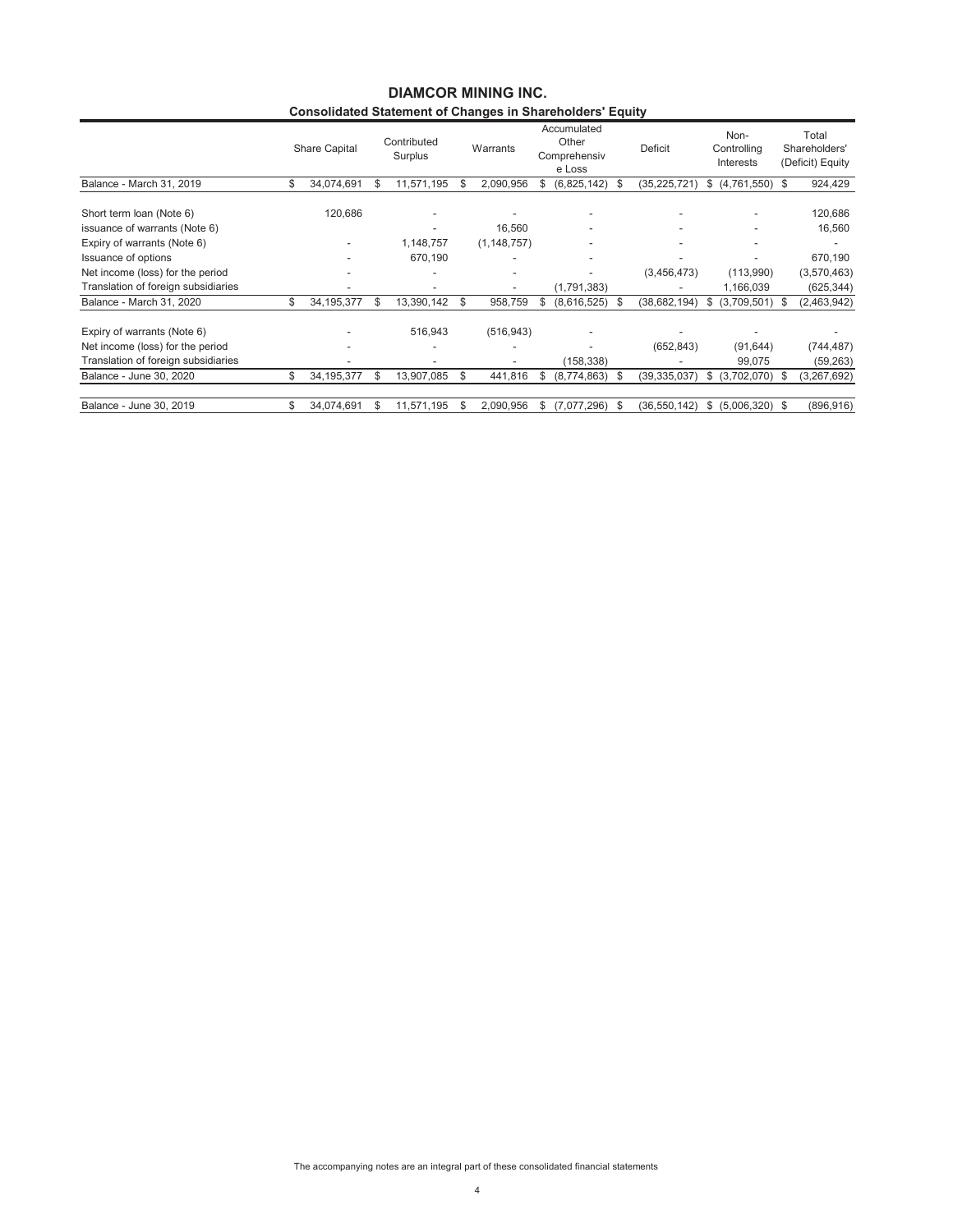#### **1. Nature of Operations and Going Concern**

Diamcor Mining Inc. (the "Company") was incorporated under the Company Act of British Columbia, now the Business Corporations Act (British Columbia). Its principal business activity is the identification, acquisition, exploration, evaluation, operation, and advancement of unique diamond-based resource properties with a specific focus on the mining segment of the diamond industry through its subsidiaries, DMI Minerals South Africa (Pty) Ltd., and DMI Diamonds South Africa (Pty) Ltd. Together with the "Company, (the Group"").

These interim consolidated condensed financial statements were authorized for issuance by the Board of Directors on October 14, 2020. The Company's registered office is 301-1665 Ellis Street, Kelowna, B.C. V1Y 2B3, Canada.

These interim consolidated condensed financial statements have been prepared on a going concern basis, which contemplates the realization of assets and the payment of liabilities in the ordinary course of business. Should the Company be unable to continue as a going concern, it may be unable to realize the carrying value of its assets and to meet its liabilities as they become due. These consolidated financial statements do not reflect the adjustments or reclassification of assets and liabilities, which would be necessary if the Company were unable to continue its operations.

Management routinely plans future activities including forecasting future cash flows for its internal use. Management has reviewed their plan with the Directors and has collectively formed a judgment that the Company has adequate resources to continue as a going concern for the foreseeable future, which Management and the Directors have defined as being at least the next 12 months. In arriving at this judgment, Management has prepared the cash flow projections of the Company, which incorporates a detailed cash flow modeling through the current fiscal year. Directors have reviewed this information provided by Management and have considered the information in relation to the financing uncertainties in the current economic climate and the financial resources available to the Company. The expected cash flows have been modeled based on anticipated revenue streams with debt funding programmed into the model and reducing over time. Sensitivities have been applied to this model in relation to revenues not achieving anticipated levels. Key assumptions used in the future cash flow amounts are selling price and rough diamonds sold in the period and the assumption that the Company will move to full scale operations after completion of trial mining and bulk sampling.

The Directors have considered the: (i) base of investors and debt lenders historically available to the Company; (ii) global capital markets; (iii) sources of Company income; (iv) cash generation and (v) debt amortization levels and the continued deferral of debt payments. Considering the above, Management and Directors are satisfied that the Company has access to adequate resources to continue as a going concern for at least the next 12 months. Factors that may negatively affect the Company's 12-month operating plan includes the following: global trade and tariff disputes, geo-political events and the impact on capital markets, and commodity prices.

The Company has experienced lower than planned revenue combined with operating losses. Management applied significant judgment in arriving at this conclusion including:

- The amount of new sales orders and total revenue to be generated to provide sufficient cash flow to continue to fund operations and other committed expenditure,
- The timing of generating those new sales and the timing of the related cash flow,
- The ability to draw upon existing financing facilities to support ongoing operations; and,
- The assessment of potentially discretionary expenditures that could be delayed in order to manage cash flows.

Given the judgment involved, actual results may lead to a materially different outcome.

#### **2. Basis of Preparation and Statement of Compliance**

The interim consolidated condensed financial statements of the Company have been prepared in accordance with International Financial Reporting Standards ("IFRS") as issued by the International Accounting Standards Board ("IASB") issued and outstanding as of June 30, 2020. The consolidated financial statements have been prepared on a historical cost basis except for certain financial instruments, warrants and stock-based compensation which have been measured at fair value. The consolidated financial statements are presented in Canadian dollars, which is the parent's functional currency.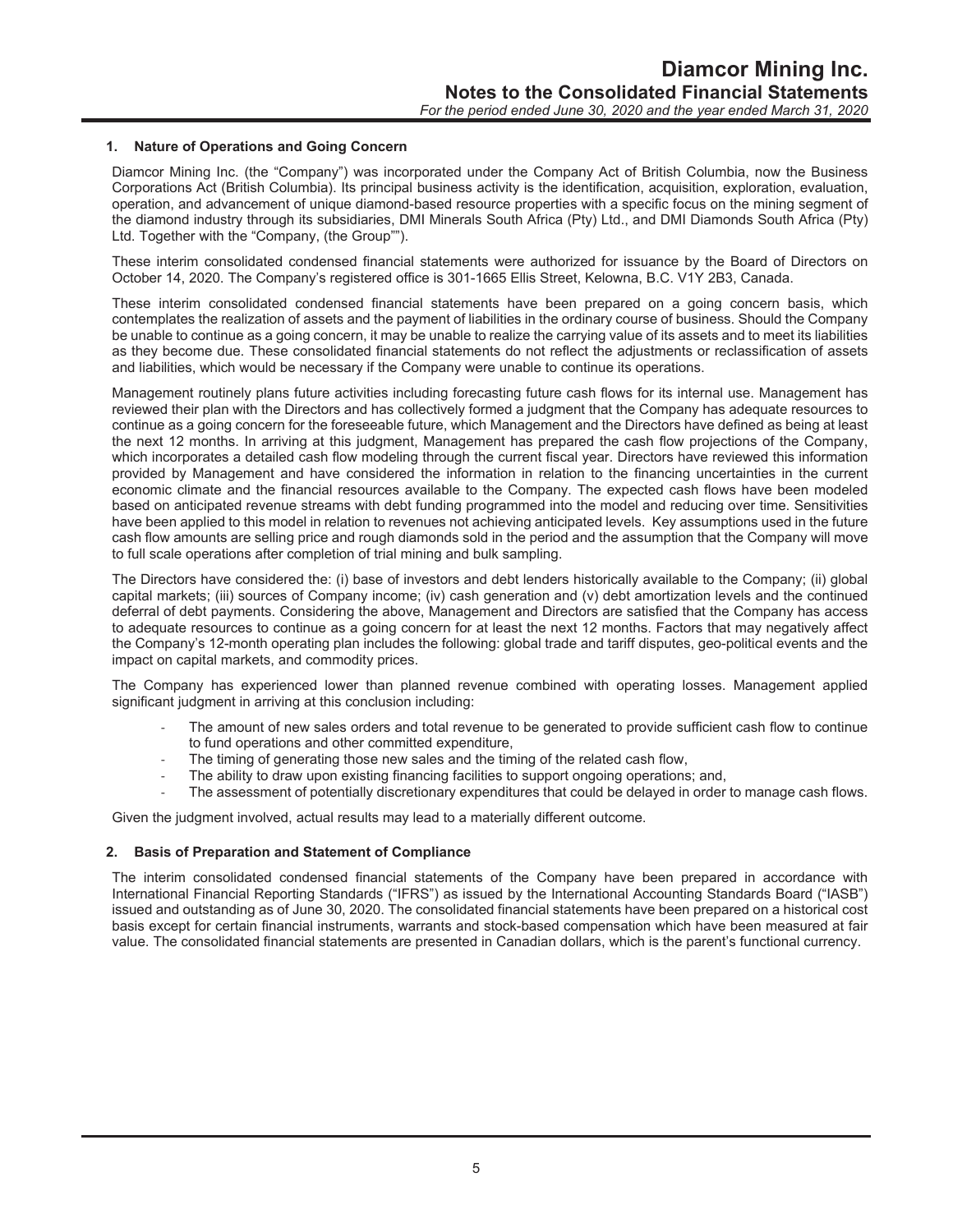#### **2.1. Basis of consolidation**

The interim consolidated condensed financial statements comprise the financial statements of the Company as at June 30, 2020. Subsidiaries are fully consolidated. The financial statements of the subsidiaries are prepared for the same reporting period as the Company, using consistent accounting policies. All intra-Company balances, transactions and unrealized gains and losses resulting from intra-Company transactions are eliminated in full. Where the ownership of a subsidiary is less than 100%, and therefore a non-controlling interest exists, any losses of that subsidiary are attributed to the noncontrolling interest even if that results in a deficit balance.

Details of the Company's subsidiaries as at June 30, 2020 are as follows:

|                                      | <b>Place of</b> |                 |                   |                            |
|--------------------------------------|-----------------|-----------------|-------------------|----------------------------|
| <b>Name</b>                          | Incorporation   | <b>Interest</b> | <b>Operations</b> | <b>Functional Currency</b> |
| DMI Diamonds South Africa (Pty) Ltd. | South Africa    | 100%            | Active            | South African Rand         |
| DMI Minerals South Africa (Pty) Ltd. | South Africa    | 70%             | Active            | South African Rand         |

DMI Minerals South Africa (Pty) Ltd. is the only entity involved in the incidental recovery of rough diamonds as a result of ongoing commissioning and testing operations. DMI Diamonds South Africa (Pty) Ltd. was incorporated for the purpose of leasing mining and production equipment to DMI Minerals South Africa (Pty) Ltd.

#### **2.2 Significant accounting judgments, estimates and assumptions**

The preparation of the Company's consolidated financial statements in conformity with IFRS requires management to make judgments, estimates and assumptions that affect the reported amounts of assets, liabilities and contingent liabilities at the date of the consolidated financial statements and reported amounts of revenues and expenses during the reporting period. Estimates, judgements, and assumptions are continuously evaluated and are based on Management's experience and other factors, including expectations of future events that are believed to be reasonable under the circumstances. However, actual outcomes can differ from these estimates. Information about significant areas of estimation uncertainty considered by Management in preparing the consolidated financial statements are described below.

#### **Production start date**

The Company assesses the stage of its mine under development to determine when the mine moves into the production phase, this being when the mine is substantially complete and ready for its intended use. The Company considers various relevant criteria to assess when the production phase is considered to have commenced. At this point, all related amounts are reclassified from 'Mines under construction' to 'Producing mines' under 'Property, plant and equipment'. Some of the criteria used to identify the production start date include, but are not limited to:

- Level of capital expenditure incurred compared with the original construction cost estimate;
- Ability to produce diamonds in saleable form; and,
- Ability to sustain ongoing production of diamonds.

When a mine development project moves into the production phase, the capitalization of certain mine development costs ceases and costs are either regarded as forming part of the cost of inventory or expensed, except for costs that qualify for capitalization relating to mining asset additions or improvements, or mineable reserve development. It is also at this point that depletion commences.

#### *Recovery of deferred tax assets*

Judgment is required in determining whether deferred tax assets are recognized on the consolidated statement of financial position. Deferred tax assets, including those arising from un-utilized tax losses, require Management to assess the likelihood that the Company will generate taxable earnings in future periods, in order to utilize recognized deferred tax assets. Estimates of future taxable income are based on forecasted cash flows from operations and the application of existing tax laws in each jurisdiction. To the extent that future cash flows and taxable income differ significantly from estimates, the ability of the Company to realize the net deferred tax assets recorded at the reporting date could be impacted. Additionally, future changes in tax laws in the jurisdictions in which the Company operates could limit the ability of the Company to obtain tax deductions in future periods.

#### *Mining property*

Title to mining properties involves certain inherent risks due to the difficulties of determining the validity of certain claims as well as the potential for problems arising from the frequently ambiguous conveyance history characteristic of many mining properties. The Company has diligently investigated rights of ownership of all the mineral concessions in which it has an interest and, to the best of its knowledge, all agreements relating to such ownership rights are in good standing. However, this should not be construed as a guarantee to title. The concessions may be subject to prior claims, agreements or transfers and rights of ownership may be affected by undetected defects.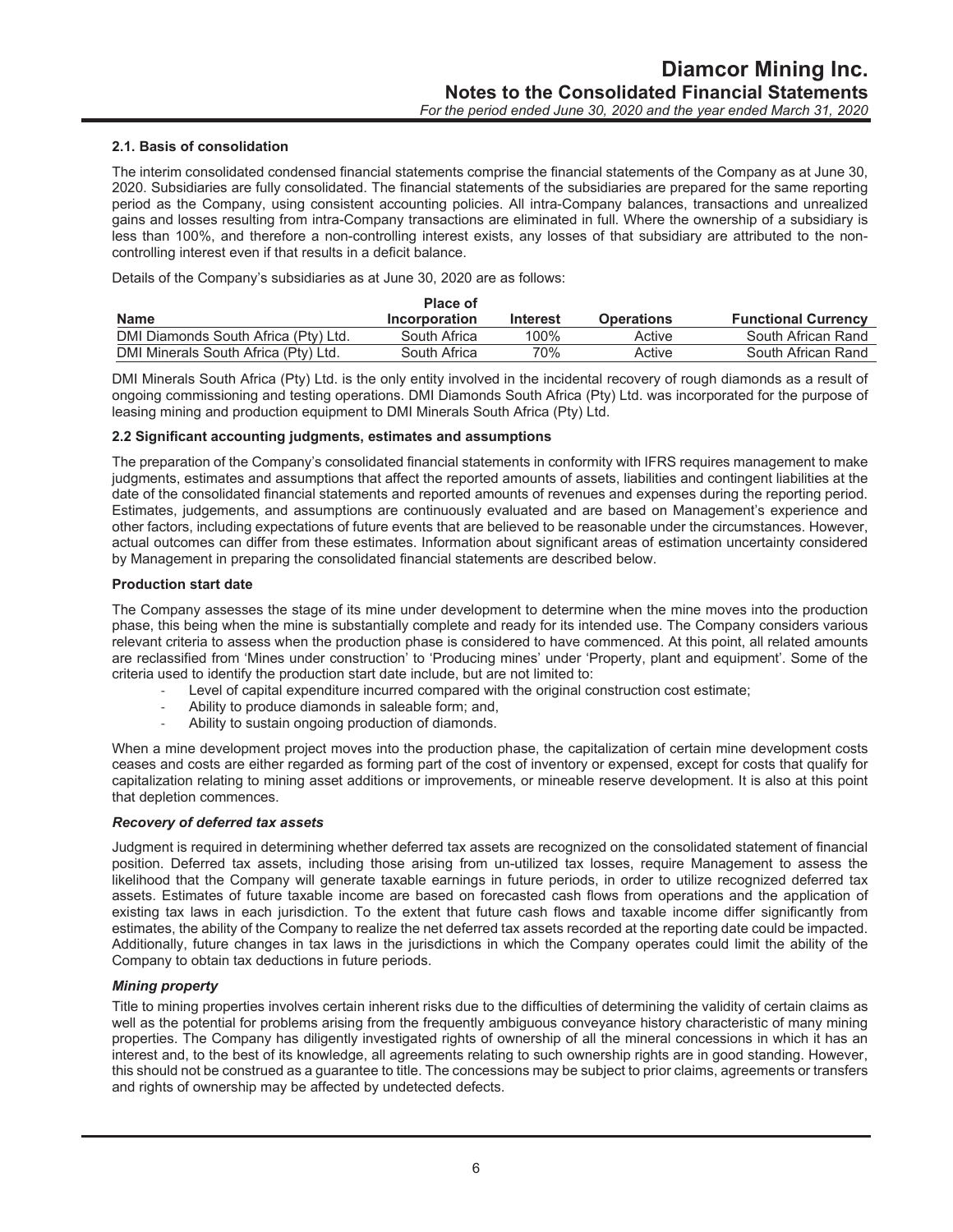#### *Going concern*

The Company has experienced lower than planned revenue combined with operating losses. Management has assessed and concluded that the going concern assumption is appropriate for a period of at least twelve months following the end of the reporting period. Management applied significant judgment in arriving at this conclusion including:

- The amount of total revenue to be generated to provide sufficient cash flow to continue to fund operations and other committed expenditures.
- Ability to raise capital through private placements.
- The timing of generating those related cash flows.
- The ability to utilize existing financing facilities to support ongoing operations; and,
- The assessment of potentially discretionary expenditures that could be delayed in order to manage cash flows.

Given the judgment involved, actual results may lead to a materially different outcome.

#### **Determination of cash generating units (CGU)**

The Company's assets are aggregated into CGUs for calculating impairment. CGUs are based on an assessment of the unit's ability to generate independent cash inflows. The determination of the Company's CGUs was based on management's judgment regarding shared infrastructure, geographical proximity and similar exposure to market risk and materiality. The Company has 1 CGU at June 30, 2020 (March 31, 2020 - 1 CGU).

#### *Reserve and resource estimates*

Diamond reserves are estimates of the amount of diamonds that can be economically extracted from the Company's mining properties. The Company does not currently have any proven diamond reserves due to the nature and type of the resource. The Company has assigned inferred resources to the project based on information compiled by appropriately qualified persons relating to the geological data on the size, depth and shape of the ore body, and requires complex geological judgments to interpret the data. The estimation of resources is based upon factors such as estimates of foreign exchange rates, commodity prices, future capital requirements, and production costs along with geological assumptions and judgments made in estimating the size and grade of the ore body. Changes in the resource estimates may impact upon the carrying value of mine development cost, mine properties, property, plant and equipment, decommissioning liability, recognition of deferred tax assets, and depreciation charges.

#### *Impairment of non-financial assets*

When an impairment test is performed on an asset or a cash generating unit ("CGU"), management estimates the recoverable amount of the asset or CGU based on its fair value less costs of disposal ("FVLCD") or its value in use ("VIU"). Impairment assessments require the use of estimates and assumptions such as long-term commodity prices (considering current and historical prices, price trends and related factors), discount rates, operating costs, future capital requirements, closure and rehabilitation costs, exploration potential, reserves and operating performance. These assumptions have a significant impact on the results of impairment tests and on the impairment charge (if required) recorded in the consolidated statements of loss and comprehensive loss.

#### *Decommissioning liability*

In the determination of provisions, Management is required to make a significant number of estimates and assumptions with respect to activities that will occur in the future including the ultimate amounts and timing of settlements, inflation factors, risk-free discount rates, and expected changes in legal, regulatory, environmental and political environments. A change in any one of the assumptions could impact estimated future obligations and in return, profit or loss, and in the case of the decommissioning liability, property, plant and equipment balances.

#### **Useful life of property, plant and equipment**

Depreciation and amortization are calculated using a systematic and rational basis, which are based upon an estimate of each asset's useful life and residual value. The estimated useful life and residual value chosen are the Company' best estimate of such and are based on industry norms, historical experience, market conditions and other estimates that consider the period and distribution of future cash inflows.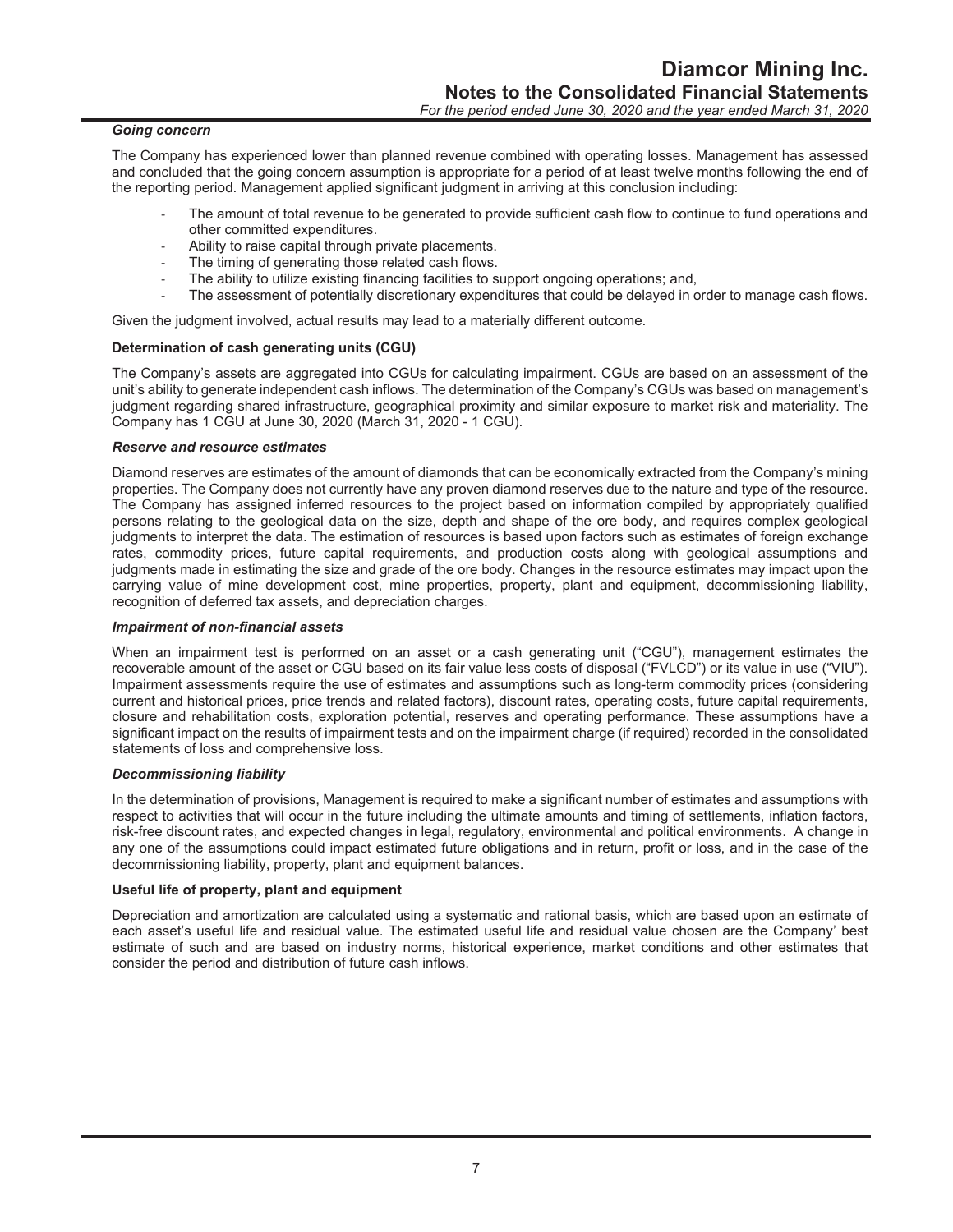#### **Non-cash stock-based compensation**

The Company measures the cost of non-cash stock-based compensation transactions with employees and warrants issued as part of an equity placement by reference to the fair value of the equity instruments. Estimating fair value for non-cash stock-based compensation transactions requires determining the most appropriate valuation model, which is dependent on the terms and conditions of the grant. This estimate also requires determining and making assumptions about the most appropriate inputs to the valuation model including the expected life, forfeiture rate, volatility and dividend yield of the share option. The Company measures the cost of non-cash stock-based compensation transactions with consultants by reference to the fair value of the services to be performed.

#### **Inventory**

Diamonds are physically weighted and valued at the lower of cost or net realizable value. Net realizable value tests are performed at each reporting date. Net realizable value is the estimated future sales price of the product the Company expects to realize when the product is processed and sold, less estimated costs to complete production and bring the product to sale. A regular review is undertaken to determine the extent of any provision for obsolescence.

#### **Provision for expected credit losses (ECLs) of accounts receivable**

The Company's accounts receivable is typically short-term in nature and the Company recognizes an amount equal to the lifetime already defined. The Company measures loss allowances based on historical experience and including forecasted economic conditions. The amount of ECLs is sensitive to changes in circumstances of forecast economic conditions.

#### **COVID-19 Global pandemic**

On March 11, 2020, the World Health Organization declared the novel coronavirus ("COVID-19") a global pandemic. Between March and October 2020, most governments across the jurisdictions in which The Group and many of its customers operate declared a state of emergency in response to the COVID-19 pandemic and concern remains over how governments will react in response to a "second wave" until a vaccine can be made widely available. Due to the ongoing uncertainty resulting from the global pandemic, The Company's' operations could continue to be impacted in a number of ways including, but not limited to: a suspension of operations, an inability to ship or sell rough and/or polished diamonds during this period. These possible impacts could result from government directives, the need to modify work practices to meet appropriate health and safety standards, a lack of demand for rough and/or polished diamonds, a lack of available liquidity to meet ongoing operational expenses and, due to or by other COVID-19 related impacts on the availability of labour or to the supply chain. As an emerging risk, the duration and full financial effect of the COVID-19 pandemic is unknown at this time, as is the efficacy of government and central bank interventions in the jurisdictions in which the company and its clients operate, the Company's business continuity plan and other mitigating measures. While the impact of COVID-19 is expected to be temporary, the current circumstances are dynamic and the impacts of COVID-19 on our business operations, including the duration and impact that it may have on our ability to ship and sell diamonds, on demand for rough and polished diamonds, on our suppliers, on our employees and on global financial markets, cannot be reasonably estimated at this time. Accordingly, estimates of the extent to which the COVID-19 pandemic may materially and adversely affect the Company's operations, financial results and condition in future periods are also subject to significant uncertainty. The most significant sources of estimation uncertainty include estimated resources, valuation of mineral properties, the provision for deferred taxes and the valuation of decommissioning and site restoration provisions. Management is required to exercise judgment to ensure that disclosures relating to liquidity and the Company's ability to continue as a going concern are appropriate. To this end, the Company manages liquidity risk by maintaining an adequate level of cash and cash equivalents to meet its short-term ongoing obligations and reviews its actual expenditures and forecast cash flows on a regular basis. Changes in demand for rough and/or polished diamonds and diamond prices, production levels and related costs, foreign exchange rates and other factors all impact the Company's liquidity position. Uncertainty about judgments, estimates and assumptions made by management during the preparation of the financial statements related to potential impacts of the COVID-19 outbreak on revenue, expenses, assets, liabilities, and note disclosures could result in a material adjustment to the carrying value of the asset or liability affected.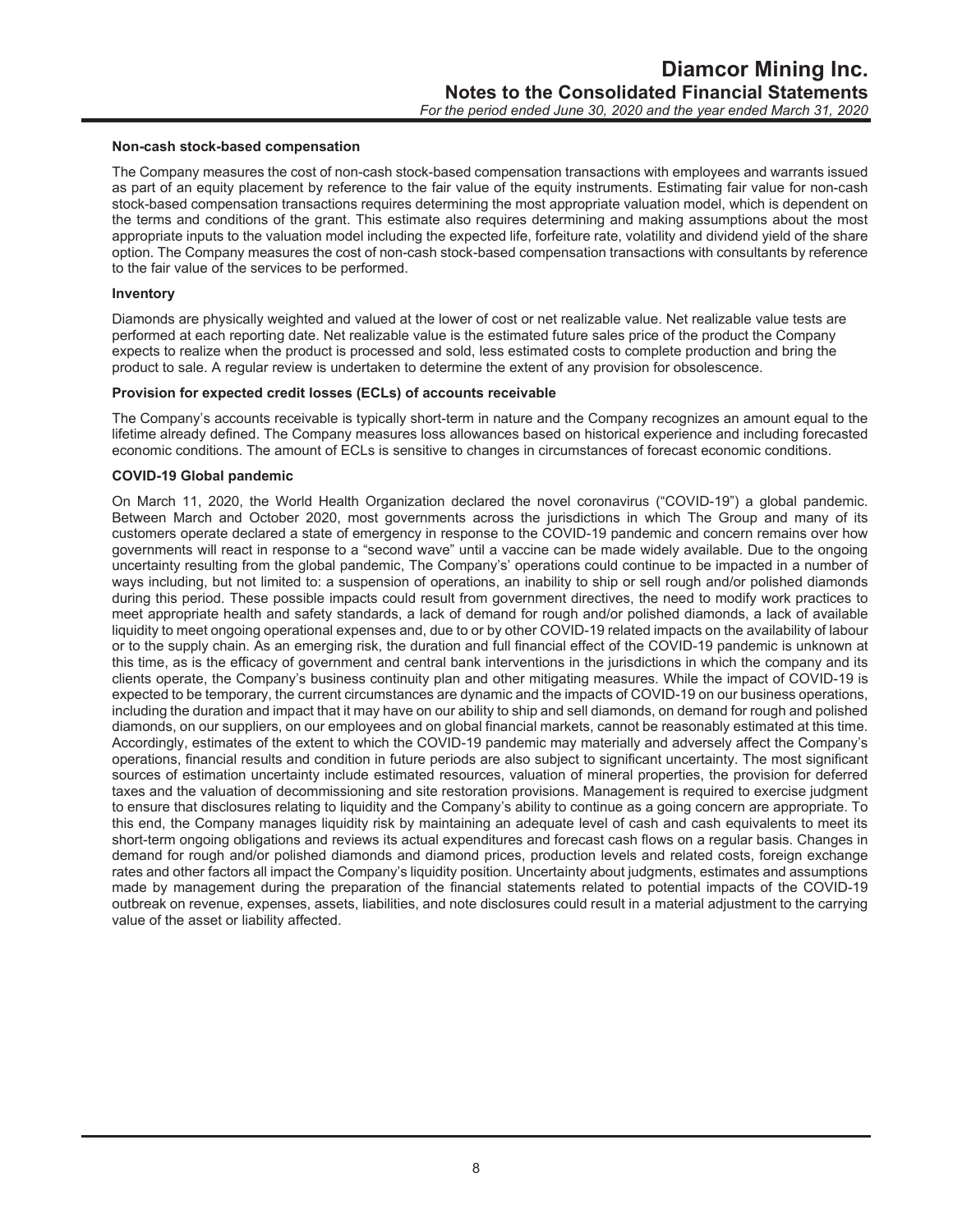#### **2.3 Summary of significant accounting policies**

#### *Cash and cash equivalents*

Cash and cash equivalents in the consolidated statement of financial position comprise cash at banks and at hand and short-term deposits with an original maturity of three months or less.

#### *Inventory*

Rough diamonds are physically weighted and valued at the lower of cost or net realizable value. Net realizable value tests are performed at each reporting date. Net realizable value is the estimated future sales price of the product the entity expects to realise when the product is processed and sold, less estimated costs to complete production and bring the product to sale. A regular review is undertaken to determine the extent of any provision for obsolescence. At June 30, 2020, there was \$308,068 (March 31, 2020 \$312,426) in rough diamond inventory.

#### *Mine development costs*

Exploration and evaluation activities involve the search for minerals, the determination of technical feasibility, and the assessment of commercial viability of an identified resource.

Exploration and evaluation costs incurred prior to obtaining licenses are expensed in the period in which they are incurred. Once the legal right to explore has been acquired, exploration and evaluation costs incurred are capitalized. Acquisition costs incurred in connection with the terms of option agreements are capitalized. All capitalized exploration and evaluation costs are recorded at acquisition cost and are monitored for indications of impairment. Where there are indications of a potential impairment, an assessment is performed for recoverability. Capitalized costs are charged to the consolidated statements of loss and comprehensive loss to the extent that they are not expected to be recovered.

Once the technical feasibility and commercial viability of the extraction of mineral resources in an area of interest are demonstrable, exploration and evaluation assets are tested for impairment and transferred to "Property, Plant and Equipment". There is no depreciation during the exploration and evaluation phase.

Recoverability of the carrying amount of any exploration and evaluation assets is dependent on successful development and commercial exploitation, or alternatively, sale of the respective areas of interest.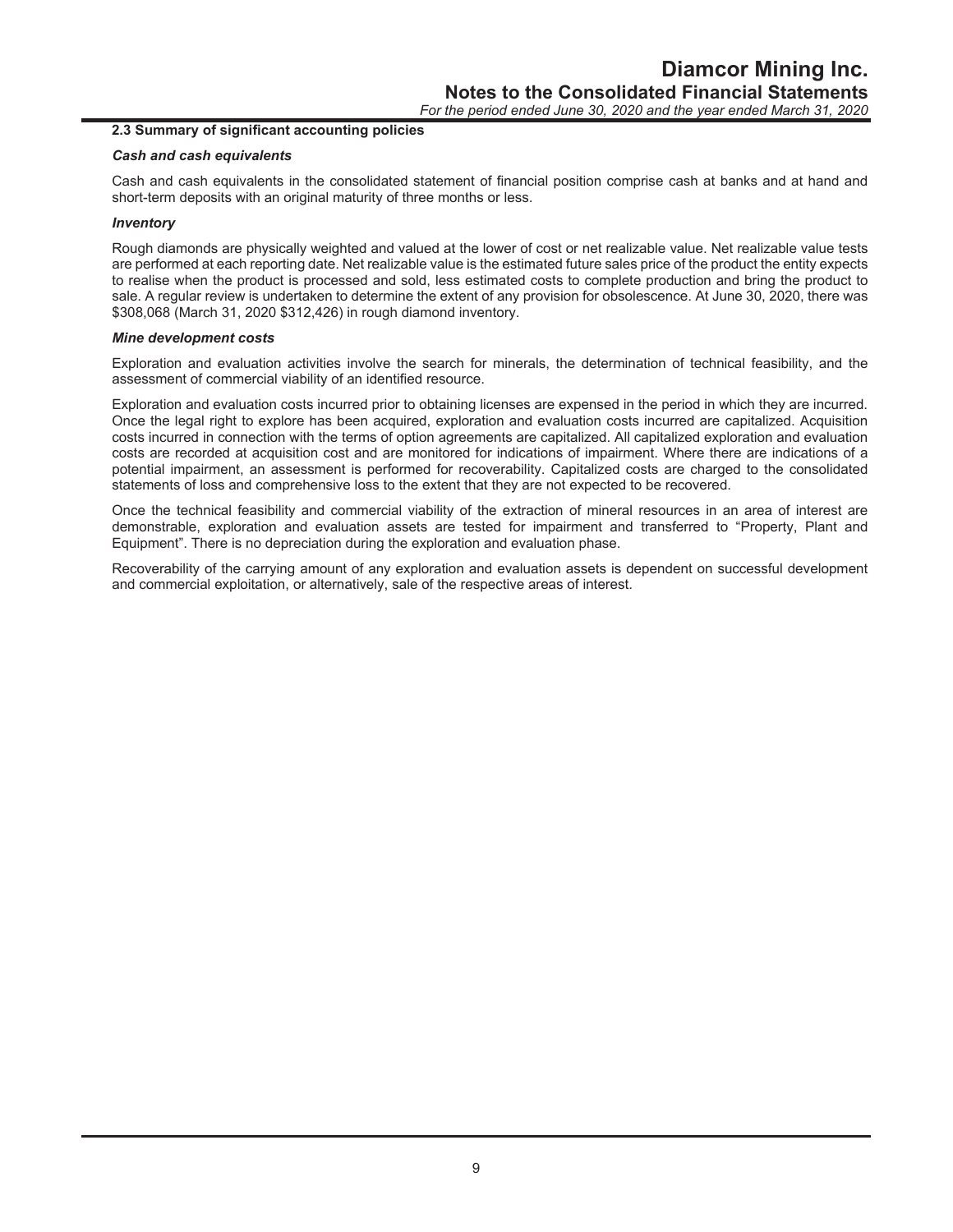#### *Property, plant and equipment*

Items of property, plant and equipment are stated at cost, less accumulated depreciation and accumulated impairment losses. The initial cost of an asset comprises its purchase price or construction cost, any costs directly attributable to bringing the asset into operation, the initial estimate of the decommissioning liability, and for qualifying assets, borrowing costs. The purchase price or construction cost is the aggregate amount paid and the fair value of any other consideration given to acquire the asset. When a mine construction project moves into the production stage, the capitalization of certain mine construction costs ceases, and costs are either regarded as part of the cost of inventory or expensed, except for costs which qualify for capitalization relating to mining asset additions or improvements or mineable reserve development.

Accumulated mine development costs will be depleted on a unit-of-production basis over the economically recoverable reserves of the mine, except in the case of assets whose useful life is shorter than the life of the mine, in which case the straight-line method is applied based on the life of the asset. Rights and concessions are depleted on the unit-of-production basis over the total reserves of the relevant area. The unit-of-production rate for the depletion of mine development costs considers expenditures incurred to date, together with sanctioned future development expenditures.

Other plant and equipment such as mobile mine equipment is generally depreciated over their estimated useful lives as follows:

| Office equipment       | 15-20% declining balance |
|------------------------|--------------------------|
| Computers              | 15-45% declining balance |
| Motor vehicles         | 4 year straight-line     |
| Plant and equipment    | 7 year straight-line     |
| Leasehold improvements | 4 year straight-line     |

An item of property, plant and equipment and any significant part initially recognized is derecognized upon disposal or when no future economic benefits are expected from its use or disposal. Any gain or loss arising on derecognition of the asset (calculated as the difference between the net disposal proceeds and the carrying amount of the asset) is included in profit or loss when the asset is derecognized. The asset's residual values, useful lives and methods of depreciation are reviewed at each reporting period and adjusted prospectively if appropriate.

#### *Impairment of non-financial assets*

The carrying amounts of financial assets are reviewed for impairment whenever facts and circumstances suggest that the carrying amounts may not be recoverable. If there are indicators of impairment, the recoverable amount of the asset is estimated in order to determine the extent of any impairment. The recoverable amount of an asset is determined as the higher of its fair value less costs of disposal and its value in use. An impairment loss exists if the asset's carrying amount exceeds the recoverable amount and is recorded as an expense immediately. Where the asset does not generate cash inflows that are independent from other assets, the recoverable amount of the CGU to which the asset belongs is determined.

Value in use is determined as the present value of the future cash flows expected to be derived from an asset or CGU. The estimated future cash flows are discounted to their present value using a pre-tax discount rate that reflects current market assessments of the time value of money and the risks specific to the asset for which estimates of future cash flows have not been adjusted. Fair value is the price that would be received to sell an asset or paid to transfer a liability in an orderly transaction between market participants at the measurement date. For mining assets, fair value less costs of disposal are often estimated using a discounted cash flow approach as a fair value from an active market or when a binding sale agreement is not readily available. Estimated future cash flows are calculated using estimated future prices, mineral reserves and resources, operating and capital costs. All assumptions used are those that an independent market participant would consider appropriate.

Tangible assets that have been impaired in prior periods are tested for possible reversal of impairment whenever events or changes in circumstances indicate that the impairment has reversed. If the impairment has reversed, the carrying amount of the asset is increased to its recoverable amount but not beyond the carrying amount that would have been determined had no impairment loss been recognized for the asset in the prior periods. A reversal of an impairment loss is recognized in the consolidated statements of loss and comprehensive loss immediately.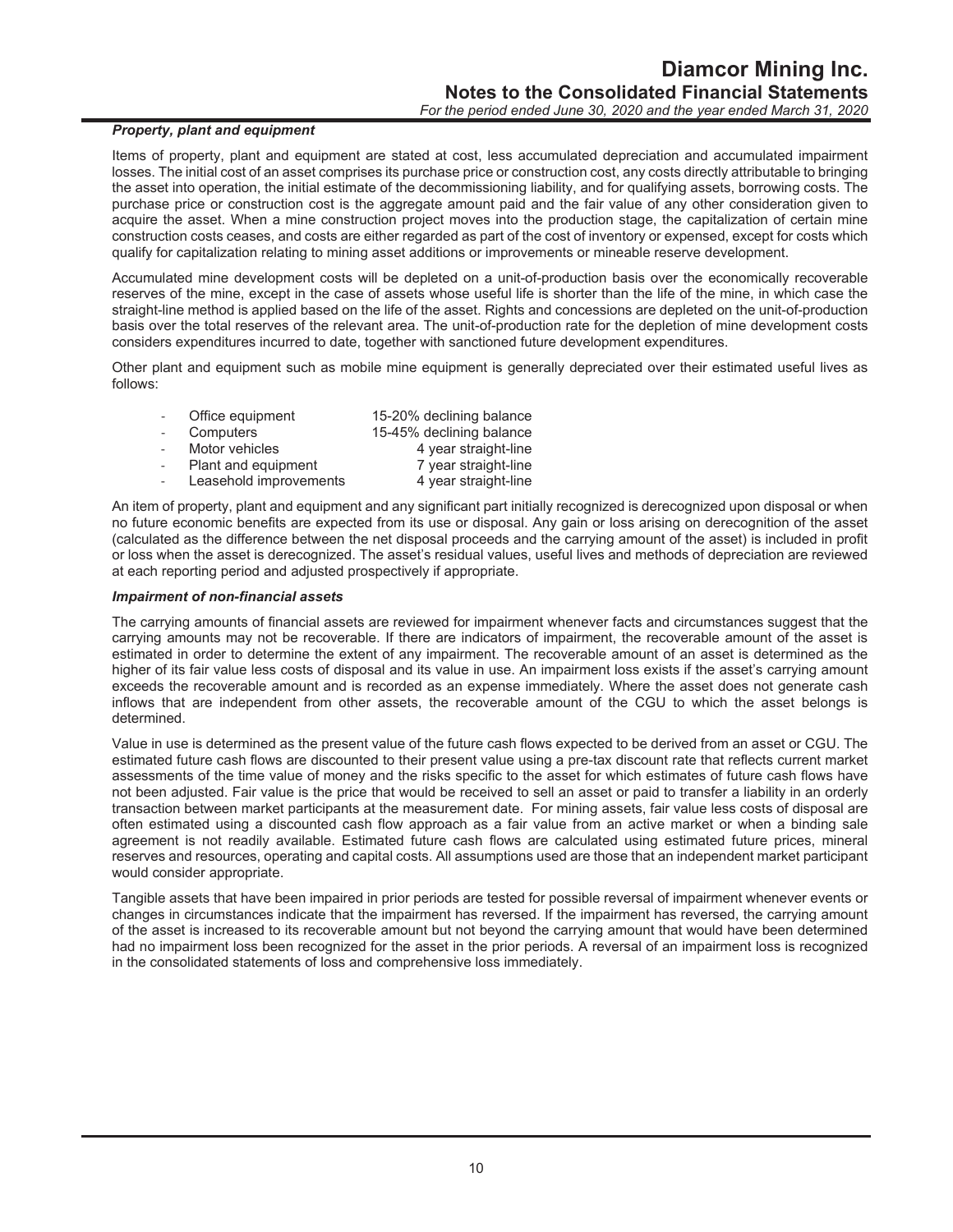#### *Stripping costs*

Mining costs associated with stripping activities in an open pit mine are expensed unless the stripping activity can be shown to represent a betterment to the mineral property, in which case the stripping costs would be capitalized and included in deferred mineral property costs within mining assets. IFRIC 20, Stripping costs in the production phase of a surface mine ("IFRIC 20"), specifies the accounting for costs associated with waste removal (stripping) during the production phase of a surface mine. When the benefit from the stripping activity is realized in the current period, the stripping costs are accounted for as the cost of inventory. When the benefit is the improved access to ore in future periods, the costs are recognized as a mineral property asset, if improved access to the ore body is probable, the component of the ore body can be accurately identified, and the cost associated with improving the access can be reliably measured. If these conditions are not met, the costs are expensed to the consolidated statement of loss and comprehensive loss as incurred. After initial recognition, the stripping activity asset is depreciated on a systematic basis (unit-of-production method) over the expected useful life of the identified component of the ore body that becomes more accessible because of the stripping activity.

#### *Major maintenance and repairs*

Expenditure on major maintenance refits or repairs comprises the cost of replacement assets or parts of assets and overhaul costs. When an asset, or part of an asset that was separately depreciated, is replaced and it is probable that future economic benefits associated with the new asset will flow to the Company through an extended life, the expenditure is capitalized. The unamortized value of the existing asset or part of the existing asset that is being replaced is expensed. Where part of the existing asset was not separately considered as a component, the replacement value is used to estimate the carrying amount of the replaced asset, which is immediately written off. All other day-to-day maintenance costs are expensed as incurred.

#### *Operating leases*

As required, the Company adopted IFRS 16 as of April 1, 2019. IFRS 16, "Leases" ("IFRS 16"), replaces existing standards and interpretations on lease recognition. On January 13, 2016, the IASB published a new standard, IFRS 16, which brings most leases for lessees onto the balance sheet under a single model, eliminating the distinction between operating and finance leases. Under the new standard, a lessee recognizes a right-of-use ("ROU") asset and a lease liability. The rightof-use asset is treated similarly to other non-financial assets and depreciated accordingly. The liability accrues interest. The Company completed an assessment of the impact of IFRS 16. The Company doesn't currently hold agreements that fall under IFRS 16, therefore adoption of the above-mentioned standard did not have impact on the consolidated financial statements.

#### *Decommissioning liability*

The Company assesses its decommissioning liability each reporting period. Significant estimates and assumptions are made in determining the provision for mine rehabilitation as there are numerous factors that will affect the ultimate liability payable. These factors include estimates of the extent and costs of rehabilitation activities, technological changes, regulatory changes, and cost. These uncertainties may result in future actual expenditure differing from the amounts currently provided. The provision at reporting date represents management's best estimate of the present value of the future rehabilitation costs required. Changes to estimated future costs are recognized in the consolidated statement of financial position by either increasing or decreasing the rehabilitation liability and rehabilitation asset if the initial estimate was originally recognized as part of an asset measured in accordance with IAS 16 *Property, Plant and Equipment* ("IAS 16"). Any reduction in the rehabilitation liability and therefore any deduction from the rehabilitation asset may not exceed the carrying amount of that asset. If it does, any excess over the carrying value is taken immediately to profit or loss. If the change in estimate results in an increase in the rehabilitation liability and therefore an addition to the carrying value of the asset, the company is required to consider whether this is an indication of impairment of the asset as a whole and test for impairment in accordance with IAS 36 *Impairment of Assets ("IAS 36")*.

#### *Foreign currency translation*

The consolidated financial statements are presented in Canadian dollars, which is the parents' functional currency. Transactions in foreign currencies are initially recorded in the functional currency, at the respective functional currency rates prevailing at the date of the transaction. Monetary assets and liabilities denominated in foreign currencies are retranslated at the spot rate of exchange ruling at the reporting date. All differences are taken to Consolidated Statements of (Loss) and Comprehensive (Loss). Non-monetary items that are measured in terms of historical cost in a foreign currency are translated using the exchange rate as at the date of the initial transaction.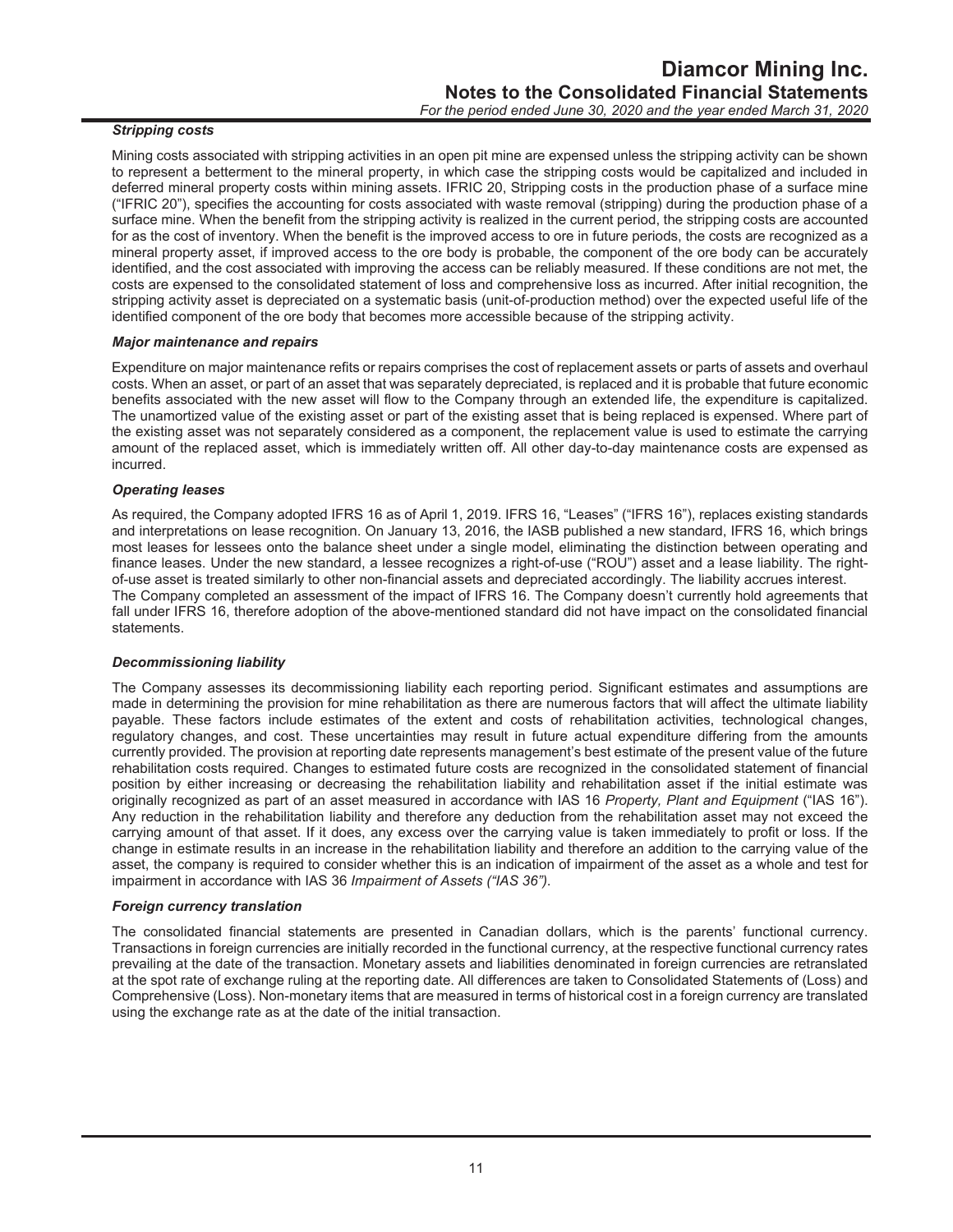# **Diamcor Mining Inc. Notes to the Consolidated Financial Statements**  *For the period ended June 30, 2020 and the year ended March 31, 2020*

The financial results of Company entities that have a functional currency different from the presentation currency are translated into the presentation currency. The functional currency of all the subsidiaries is the South African Rand. All assets and liabilities, including fair value adjustments are translated into the presentation currency at the rate of exchange ruling at the reporting date. Income and expenditure transactions of foreign operations are translated at the average rate of exchange for the year except for significant individual transactions which are translated at the rate of exchange in effect at the transaction date. Differences arising on translation from the reporting date are recognized in accumulated other comprehensive loss.

When the settlement of a monetary item receivable from or payable to a foreign operation is neither planned nor likely in the foreseeable future, foreign exchange gains or losses arising from such a monetary item are considered to form part of the net investment in a foreign operation and are recognized in accumulated other comprehensive loss. On disposal of part or all of the operations, the proportionate share of the related cumulative gains or losses previously recognized in other comprehensive loss is allocated to the consolidated statement of loss and comprehensive loss.

#### *IFRS 9 Financial Instruments ("IFRS 9")*

#### Classification

The Company classifies its financial assets and financial liabilities in the following measurement categories: (i) those to be measured subsequently at fair value through profit or loss ("FVTPL"); (ii) those to be measured subsequently at fair value through other comprehensive income ("FVOCI"); and (iii) those to be measured at amortized cost. The classification of financial assets depends on the business model for managing the financial assets and whether the contractual cash flows represent solely payments of principal and interest ("SPPI"). Financial liabilities are classified as those to be measured at amortized cost unless they are designated as those to be measured subsequently at FVTPL (irrevocable election at the time of recognition). For assets and liabilities measured at fair value, gains or losses are either recorded in the consolidated statements of loss and other comprehensive loss.

The Company reclassifies financial assets when and only when its business model for managing those assets changes. Financial liabilities are not reclassified.

#### Measurement

All financial instruments are required to be measured at fair value on initial recognition, plus, in the case of a financial asset or financial liability not at FVTPL, transaction costs that are directly attributable to the acquisition or issuance of the financial asset or financial liability. Transaction costs of financial assets and financial liabilities carried at FVTPL are expensed in the consolidated statement of loss and comprehensive loss. Financial assets and financial liabilities with embedded derivatives are considered in their entirety when determining whether their cash flows are solely payment of principal and interest.

Financial assets that are held within a business model whose objective is to collect the contractual cash flows, and that have contractual cash flows that are solely payments of principal and interest on the principal outstanding are generally measured at amortized cost at the end of the subsequent accounting periods. All other financial assets including equity investments are measured at their fair values at the end of subsequent accounting periods, with any changes taken through profit or loss or other comprehensive income (irrevocable election at the time of recognition). For financial liabilities measured subsequently at FVTPL, changes in fair value due to credit risk are recorded in other comprehensive income.

| <b>Financial instrument</b>                                                               | Classification under IFRS 9                        |  |  |
|-------------------------------------------------------------------------------------------|----------------------------------------------------|--|--|
| Financial asset:                                                                          |                                                    |  |  |
| Cash and cash equivalents<br>Accounts receivable                                          | <b>FVTPI</b><br>Amortized cost                     |  |  |
| Financial liabilities:<br>Accounts payable<br>Long term debt<br>Due to Nozala Investments | Amortized cost<br>Amortized cost<br>Amortized cost |  |  |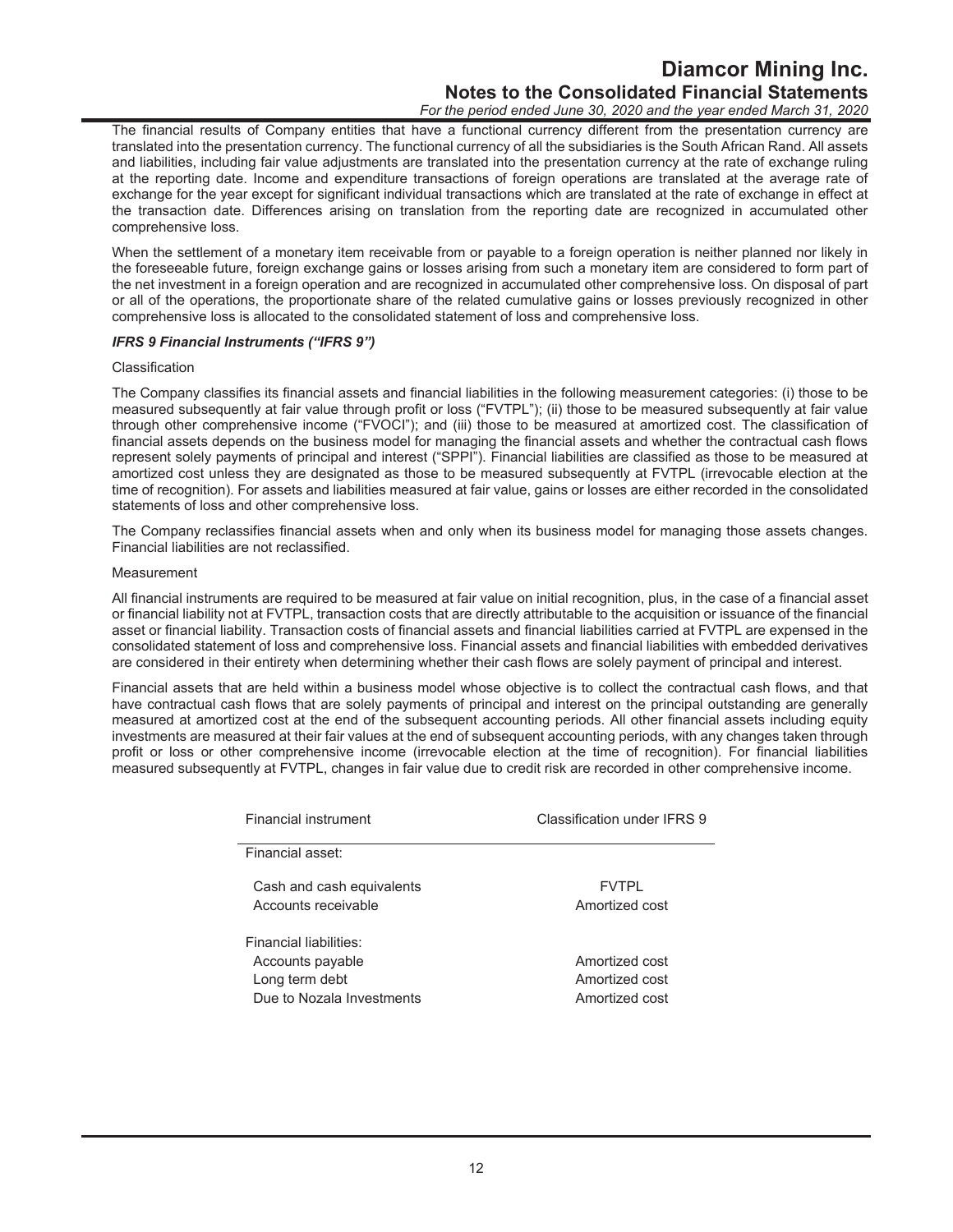#### Impairment

IFRS 9 introduced a new model for the measurement of impairment of financial assets based on expected credit losses ("ECL"). The Company accounts receivable are subject to the ECL model under IFRS 9. For accounts receivable, the Company apples the simplified approach to providing for expected losses, which requires the use of the lifetime expected loss provision for all accounts receivable. In estimating the expected lifetime expected loss provision, the Company considers historical Company and industry default rates as well as credit ratings of major customers. As all of the Company's accounts receivables which the Company measures at amortized cost are short term (i.e., less than 12 months) and the Company's credit rating and risk management policies are in place, the change to a forward-looking ECL approach did not have a material impact on the amounts recognized in the consolidated financial statements.

#### *Equity instruments*

An equity instrument is any contract that evidences a residual interest in the assets of an entity after deducting all its liabilities. Equity instruments issued by the Company are recorded at the proceeds received, net of direct issue costs.

#### *Taxation*

#### *Income taxes*

Income tax expense comprises current income tax and deferred tax. Income tax is recognized in the consolidated statement of loss and comprehensive loss, except to the extent it relates to items recognized in other comprehensive loss or directly in equity.

#### *Current income tax*

Current income tax expense is based on the results for the period as adjusted for items that are not taxable or not deductible. Current income tax is calculated using tax rates and laws that were enacted or substantively enacted at the end of the reporting period. Management periodically evaluates positions taken in tax returns with respect to situations in which applicable tax regulation is subject to interpretation. Provisions are established where appropriate on the basis of amounts expected to be paid to the tax authorities.

#### *Deferred tax*

Deferred tax is recognized, using the liability method, on temporary differences arising between the tax bases of assets and liabilities and their carrying amounts in the consolidated statement of financial position. Deferred tax is calculated using tax rates and laws that have been enacted or substantively enacted at the end of the reporting period, and which are expected to apply when the related deferred tax asset is realized, or the deferred tax liability is settled.

#### *Deferred tax liabilities:*

- are generally recognized for all taxable temporary differences.
- are recognized for taxable temporary differences arising on investments in subsidiaries except where the reversal of the temporary difference can be controlled, and it is probable that the difference will not reverse in the foreseeable future; and,
- are not recognized on temporary differences that arise from goodwill which is not deductible for tax purposes.

#### *Deferred tax assets:*

- are recognized to the extent it is probable that taxable profits will be available against which the deductible temporary differences can be utilized; and,
- are reviewed at the end of the reporting period and reduced to the extent that it is no longer probable that sufficient taxable profits will be available to allow all or part of the asset to be recovered.

#### *Non-controlling interest*

Non-controlling interest in the Company less than wholly owned subsidiaries are classified as a separate component of equity. On initial recognition, non-controlling interests are measured at their proportionate share of the acquisition date fair value of identifiable net assets of the related subsidiary acquired by the Company. Subsequent to the acquisition date, adjustments are made to the carrying amount of non-controlling interests for the non-controlling interests' share of the changes to the subsidiary's equity. Adjustments to recognize the non-controlling interests' share of changes to the subsidiary's equity are made even if this results in the non-controlling interest having a deficit balance.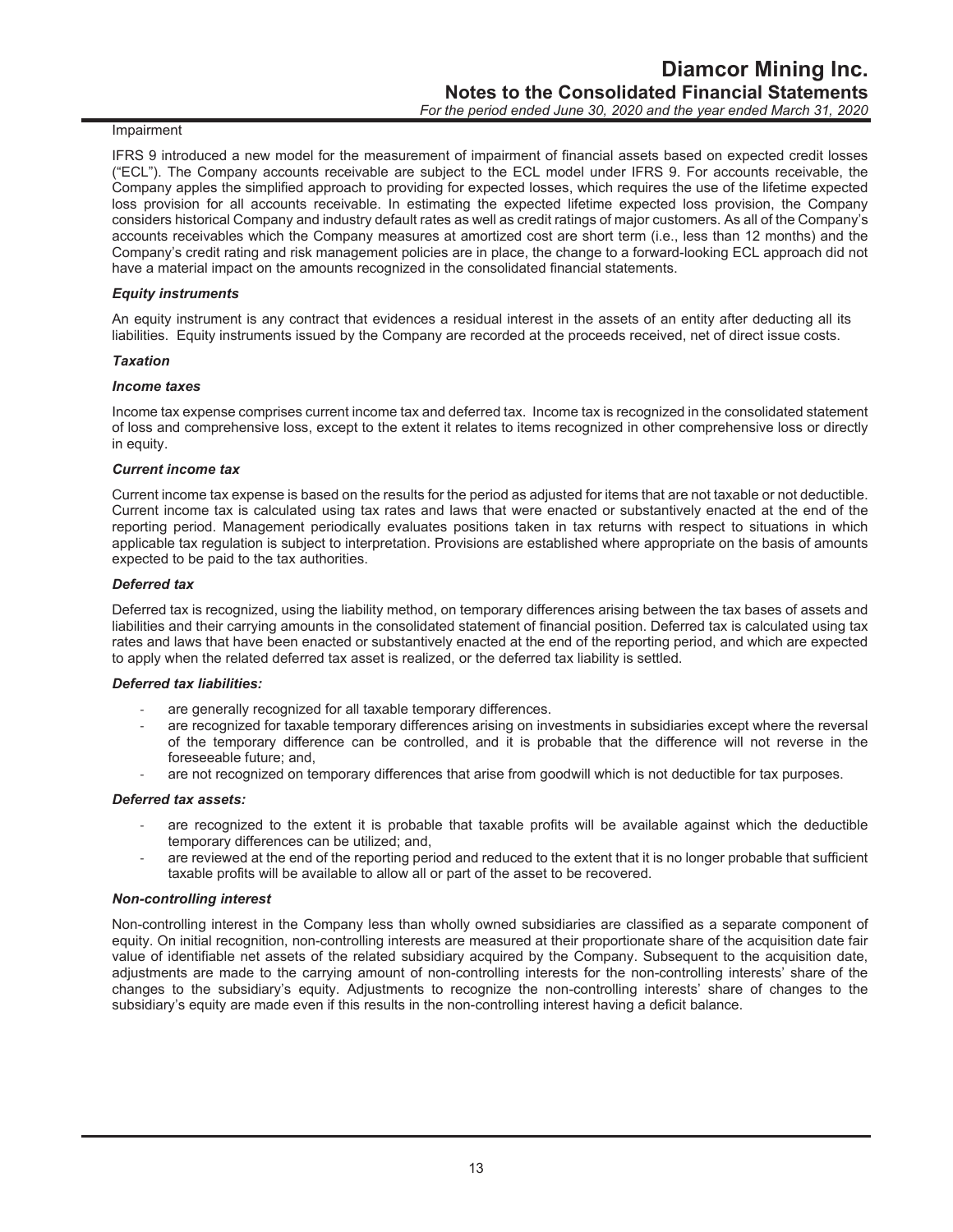#### *Revenue recognition*

IFRS 15 sets out a five-step model for revenue recognition. The core principal is that revenue should be recognized to depict the transfer of control of goods and services to customers in an amount that reflects the consideration that the Company expects to be entitled for those goods and services.

The Company principally generates revenue from the sale of diamonds (the "Product") pursuant to contractual arrangements with its customers. This revenue is recognized when control or title of the Product is transferred from the Company and collection is reasonably assured in accordance with specified contract terms. All revenue is generally earned at a point in time and is based on the consideration that the Company expects to receive for the transfer of the Product to the customer.

Revenue is measured based on the consideration specified in a contract with its customers. Payment terms with customers are generally 30 days from the date of the invoice. The Company generally does not have any sales contracts where the period between the transfer of the Product to the customer and payment by the customer exceeds one year. As a result, the Company does not adjust its revenue transactions for the time value of money.

All of trade receivables were generated from contracts with customers.

#### *Share-based compensation*

The Company uses the fair value method of accounting for all share-based compensation, including options granted under the Company's incentive stock option plan. Compensation expense for options granted is determined based on the estimated fair values of the stock options at the time of grant and the fair value of stock options is determined on their grant date using a Black-Scholes valuation model, the cost of which is recognized over the vesting periods of the respective options. When option awards vest in instalments over the vesting period, each instalment is accounted for as a separate arrangement. Forfeitures are estimated throughout the vesting period based on experience and future expectations and adiusted upon actual option vesting.

Share-based compensation expense is recorded as a charge to operations with a corresponding credit to contributed surplus. Consideration paid for shares on the exercise of options is credited to share capital, amounts previously allocated to contributed surplus are also credited to share capital. If vested options expire, previously recognized compensation expense associated with such stock options is not reversed.

The Company has adopted the pro-rata basis method for the measurement of shares and warrants issued as private placement units. The pro-rata basis method requires that gross proceeds and related share issuance costs be allocated to the common shares and the warrants based on the relative fair value of the component. The fair value of the common share is based on the closing price on the closing date of the transaction and the fair value of the warrant is determined using the Black-Scholes Option Pricing Model. The fair value attributed to the warrant is recorded as warrant equity. If the warrant is exercised, the value attributed to the warrant is transferred to share capital. If the warrant expires unexercised, the value is reclassified to contributed surplus within equity. Warrants, issued as part of private placement units, that have their term of expiries extended, are not subsequently revalued. The Company may modify the terms of warrants originally granted. When modifications exist, the Company will maintain the original fair value of the warrant.

#### *Loss per share*

Basic loss per share is calculated by dividing the loss attributable to ordinary equity holders after adjusting for non-controlling interests (the numerator) by the weighted average number of ordinary shares outstanding (the denominator) during the period. The denominator (number of units) is calculated by adjusting the shares in issue at the beginning of the period by the number of shares bought back or issued during the period, multiplied by a time-weighting factor.

Diluted loss per share is calculated by adjusting the loss and number of shares for the effects of dilutive options and other dilutive potential units. The effects of anti-dilutive potential units are ignored in calculating diluted loss per share. All stock options and warrants are considered anti-dilutive when the Company is in a net loss position.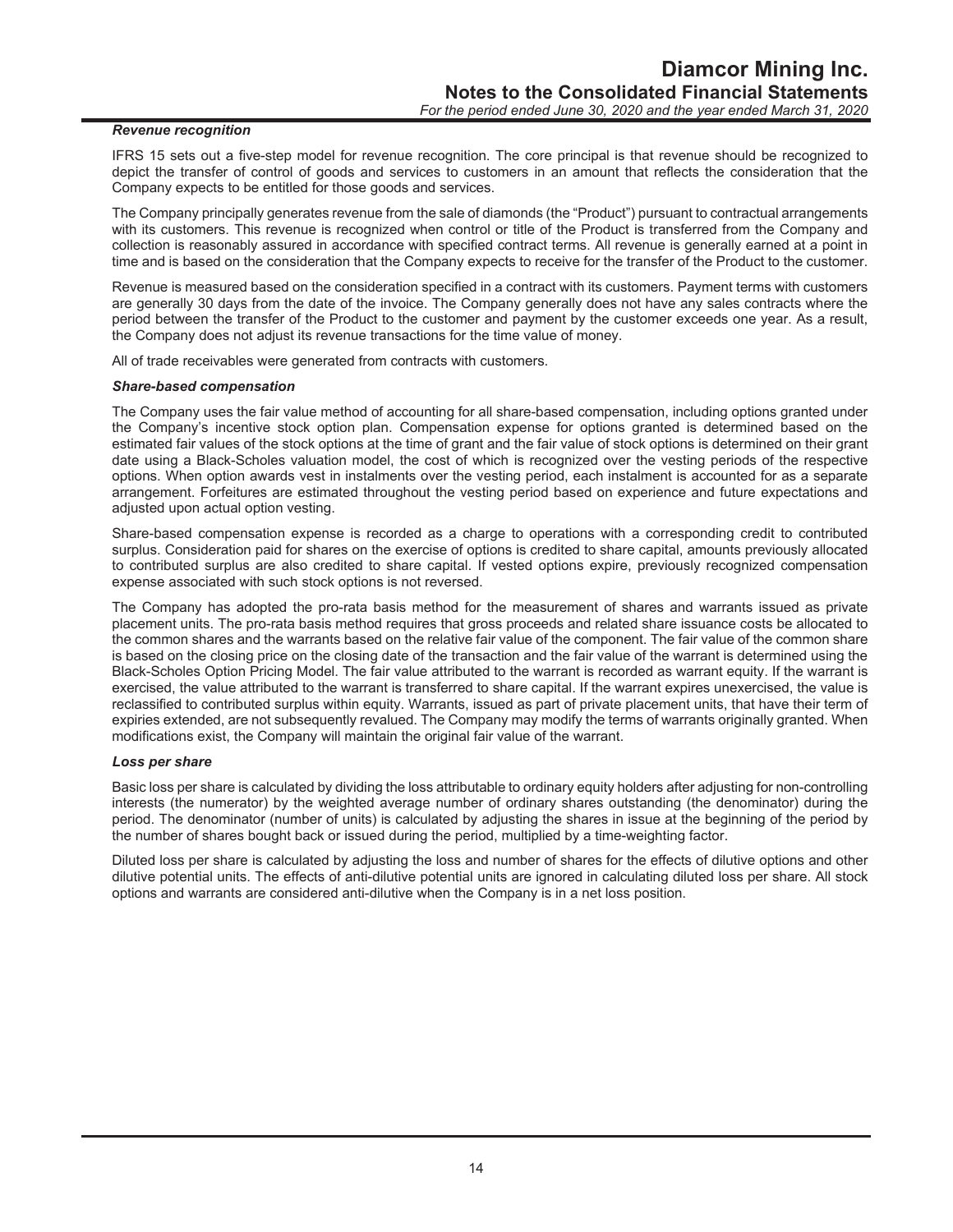# **Notes to the Consolidated Financial Statements**

*For the period ended June 30, 2020 and the year ended March 31, 2020* 

# **3. Property, Plant and Equipment**

|                                 | Plant and   | Motor     | Office    | Computers | Leaseholds     | <b>Total</b> |
|---------------------------------|-------------|-----------|-----------|-----------|----------------|--------------|
|                                 | Equipment   | Vehicles  | Equipment |           |                |              |
| Cost                            | \$          | \$        | \$        | \$        | \$             | \$           |
| Balance, March 31, 2019         | 12,110,809  | 227,606   | 93,488    | 69,290    | 33,090         | 12,534,283   |
| Additions                       | 2,354,346   |           | 457       | 5,047     |                | 2,359,850    |
| Disposals                       |             | (78, 111) |           |           |                | (78, 111)    |
| Decommissioning liability       | (69,063)    |           |           |           |                | (69,063)     |
| Translation adjustments         | (1,691,768) | (31, 794) | (8,633)   | (1, 855)  |                | (1,734,050)  |
| Balance, March 31, 2020         | 12,704,324  | 117,701   | 85,312    | 72,482    | 33,090         | 13,012,909   |
| Decommissioning liability       | 2,952       |           |           |           |                | 2,952        |
| Translation adjustments         | (177, 225)  | (1,642)   | (748)     | (181)     |                | (179, 796)   |
| <b>Balance, June 30, 2020</b>   | 12,530,051  | 116,059   | 84,564    | 72,301    | 33,090         | 12,836,065   |
| <b>Accumulated Depreciation</b> |             |           |           |           |                |              |
| Balance, March 31, 2019         | 5,176,880   | 206,852   | 64,012    | 61,888    | 33,090         | 5,542,722    |
| Depreciation                    | 892,042     | 13,329    | 3,986     | 1,663     |                | 911,020      |
| Disposals                       |             | (88, 233) |           |           |                | (88, 233)    |
| Translation adjustments         | (827, 503)  | (20, 134) | (5, 179)  | (966)     |                | (853,782)    |
| Balance, March 31, 2020         | 5,241,419   | 111,814   | 62,819    | 62,585    | 33,090         | 5,511,727    |
| Depreciation                    | 159,196     |           | 946       | 1,496     |                | 161,638      |
| Translation adjustments         | (70, 750)   | (1,560)   | (443)     | (82)      |                | (72, 835)    |
| Balance, June 30, 2020          | 5,329,865   | 110,254   | 63,322    | 63,999    | 33,090         | 5,600,530    |
| Net book value, March 31, 2020  | 7,462,905   | 5,887     | 22,493    | 9,897     | $\blacksquare$ | 7,501,182    |
| Net book value, June 30, 2020   | 7,200,186   | 5,805     | 21,242    | 8,302     | $\blacksquare$ | 7,235,535    |

\$3,060,630 (March 31, 2020 - \$3,100,936) included in the carrying amount of Plant and Equipment relates to mines under construction. This amount is not subject to depletion as at June 30, 2020.

As a result of negative cash-flow from operations, the Company tested its CGU for impairment at June 30, 2020. The recoverable amount of the CGU was based on their estimated value in use using a pre-tax discount rate of 15%. The estimated cash flows were based on 4-year cash-flow forecast. As at June 30, 2020, the property, plant and equipment were not impaired.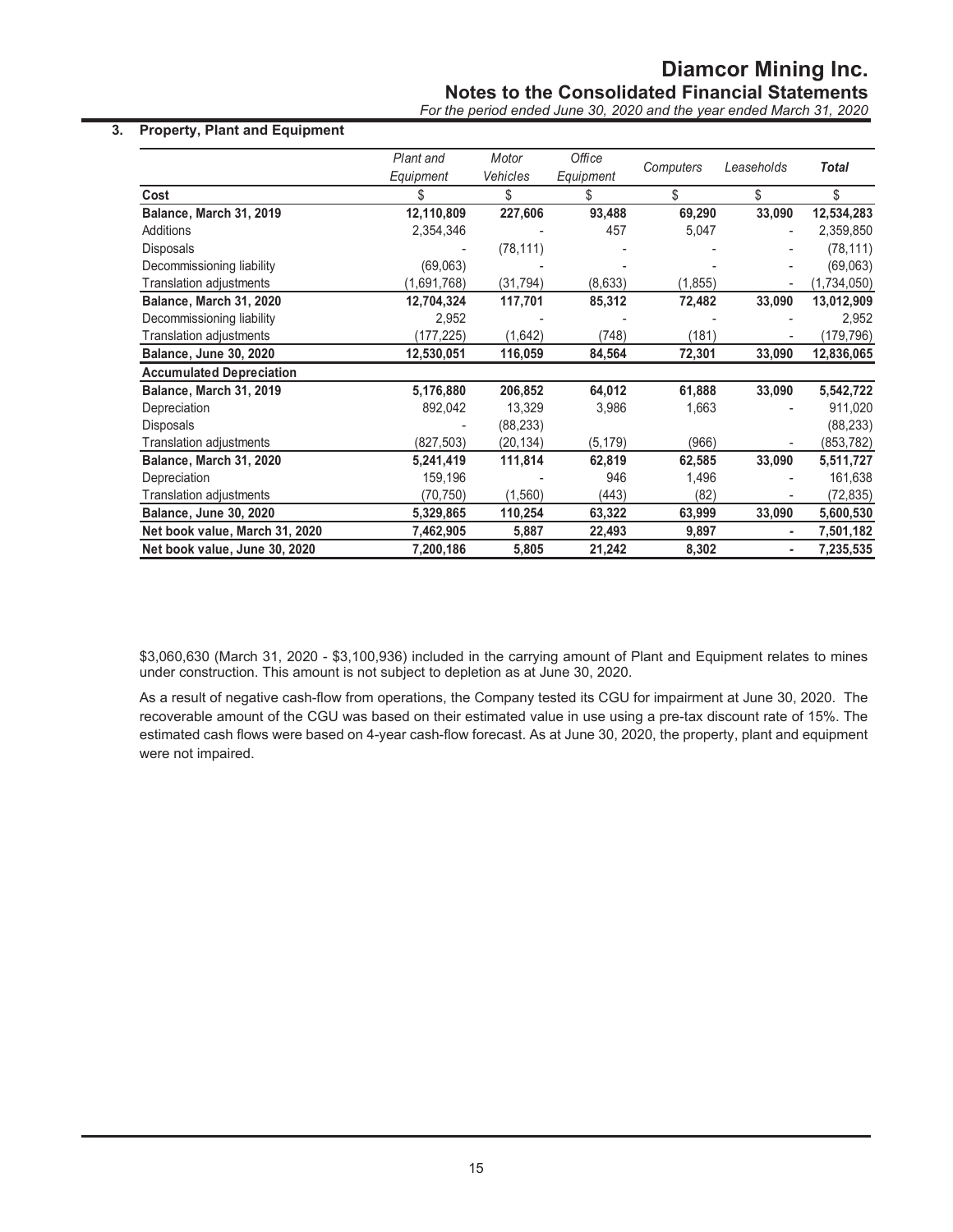*For the period ended June 30, 2020 and the year ended March 31, 2020* 

# **4. Long-Term Debt, Short-Term Debt and Due to Nozala Investments**

#### *Long-term debt*

Long-term debt consists of the following:

|                                       | <b>Maturity Date</b> | June 30, 2020 | March 31,<br>2020 |
|---------------------------------------|----------------------|---------------|-------------------|
| Term loan 2 (a)                       | June 20, 2019        | 2,702,042     | 2,662,210         |
| Convertible debenture 2 (b)           | June 20, 2019        | 1,834,936     | 1,775,200         |
| Caterpillar Financial Services (d)    | March, 2023          | 2,243,704     | 2,197,635         |
| Canada Emergency Business Account     | December 31, 2022    | 40.000        |                   |
| Less: current portion due in one year |                      | (6,780,682)   | (5,320,368)       |
| Long-term portion                     |                      | 40,000        | 1,314,677         |

- a) Term loan 2 was issued in November 2012, bears interest at an annual fixed rate of 9% and had a 5-year term with payments expected to start in January 2014. On February 4, 2014, December 31, 2014 and again in January 2016, the Company and Tiffany & Co. agreed to defer any payments on the \$2,400,000 term loan until July 2016. This loan is secured by a promissory note until July 2016, at which time principal and interest is payable monthly at \$104,059 in accordance with a 36-month amortization schedule. The Company has the right to repay the outstanding principal and any accrued and unpaid interest under this loan at any time without notice or penalty. In February 2017, the Company and Tiffany & Co. agreed to a payment deferral until June 2017 at which time the outstanding payments were made, and scheduled payments recommenced. In September 2017, the Company and Tiffany & Co. informally agreed to suspend and accrue the ongoing payments to allow the Company to conserve operating capital in the short-term. The recommencement of scheduled payments is targeted by the Company for calendar 2021. During the year ended the March 31, 2020 the Company incurred \$151,818 of interest expense on this loan.
- b) Convertible debenture 2 was issued in November 2012, bears interest at an annual fixed rate of 9% and had a 5-year term. On February 4, 2014, December 1, 2014 and again in January 2016 the Company and Tiffany & Co. agreed to defer any payments on the \$1,600,000 convertible debenture until July 2016. The Company was required to make blended monthly payments of \$69,372 commencing in July 2016. The principal amount and accrued interest is convertible by the holder into common voting shares of the Company at \$1.60 per share. The value attributed to the equity conversion option was nil. The Company has the right to repay the outstanding principal and any accrued and unpaid interest, without penalty, on not less than 30 days' notice and subject to the conversion rights contained in the convertible debenture. In February 2017, the Company and Tiffany & Co agreed to a payment deferral until June 2017 at which time the outstanding payments were made, and scheduled payments recommenced. In September 2017, the Company and Tiffany & Co. informally agreed to suspend and accrue the ongoing payments to allow the Company to conserve operating capital in the short-term. The recommencement of scheduled payments is targeted by the Company for calendar 2021. During the year ended the March 31, 2020 the Company incurred \$227,135 of interest expense on this loan.
- c) Term loan 1 and 2 and convertible debenture 2 are secured by a general security agreement which states the loans are secured by 100% of the general assets of the Company.
- d) Caterpillar loans were issued in February and March 2020, bear an interest of South African Prime plus 2.5% and had a 36-month term. As a result of COVID-19 the payments and terms have been temporarily suspended. The Group is in discussion with Caterpillar Finance regarding term and rate amendments as such the amount has been classified as current. The loans are secured by the equipment.
- Canada Emergency Business Account was issued April 17, 2020 bears no interest until December 31, 2022. Up to 25% of the loan maybe eligible for forgiveness.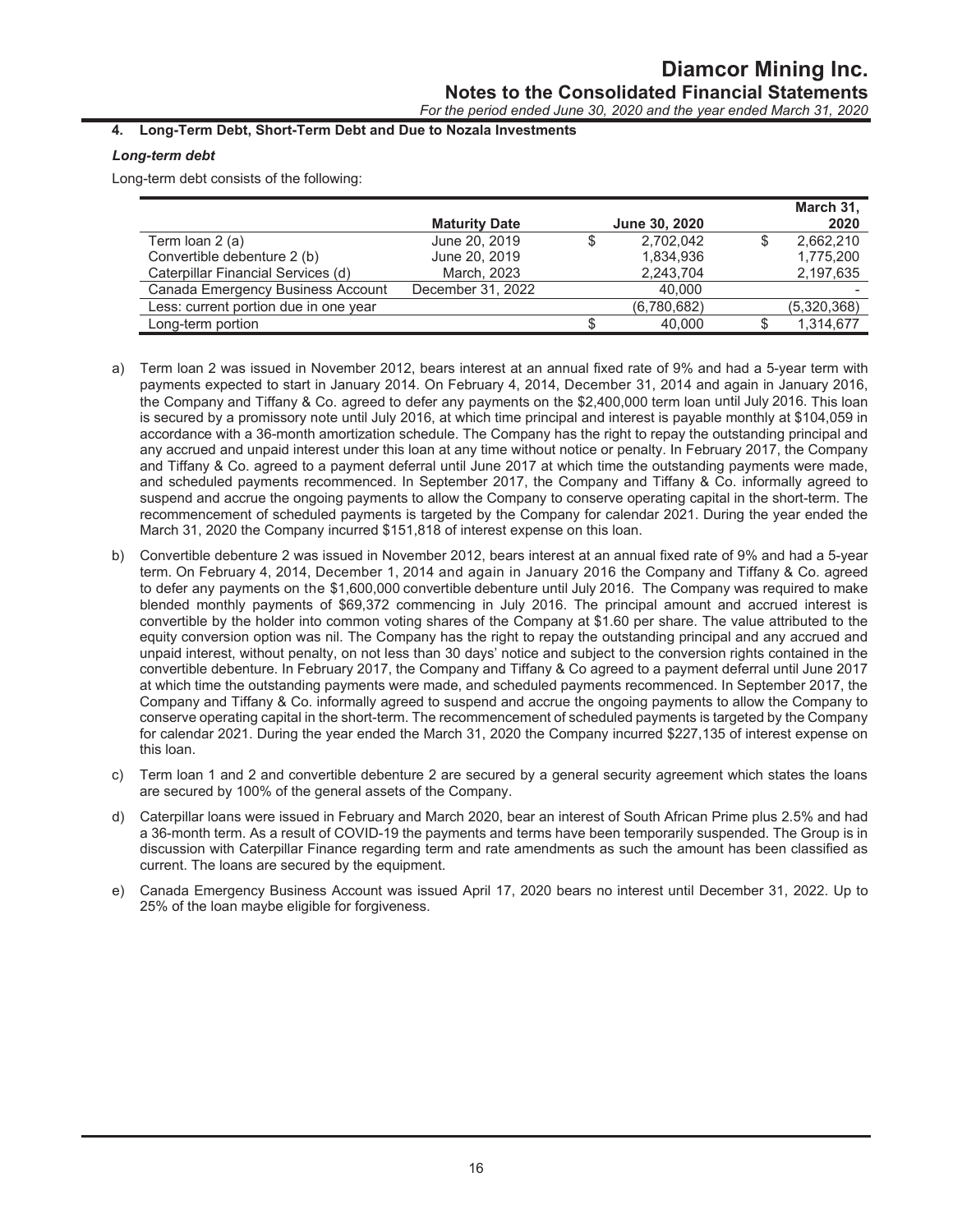#### *Short-term debt*

The short-term debt of \$1,537,658 carries a fixed interest rate of 7%, is unsecured and has a maturity date of August 26, 2020. 1,425,600 shares and 712,800 warrants were issued as a part of the financing (Note 6). \$300,000 bears no interest and had no fixed terms of repayment.

|                                          | June 30, 2020 | March 31, 2020  |
|------------------------------------------|---------------|-----------------|
| Short term debt, beginning of the year   | \$1,482,494   | $\mathcal{S}$ - |
| Cash advances from debt                  |               | 1,333,000       |
| Settlement of accounts payable           |               | 155.000         |
| Transfer of warrants component to equity |               | (16, 561)       |
| Transfer of shares component to equity   |               | (120, 686)      |
| Interest on Short Term Debt              | 20.790        | 49,650          |
| Accretion on short term debt             | 34.374        | 82,090          |
| Short term debt, end of period           | \$1,537,658   | \$1,482,494     |

#### *Due to Nozala Investments*

The amount due to Nozala Investments (a related party, which owns 30% shareholding interest in DMI Minerals South Africa (Pty) Ltd.) of \$1,641,080 (March 31, 2020 - \$1,620,270) carries a floating interest rate (South African prime plus 3%), unsecured, currently has no set terms of repayment and is not expected to be repaid in the following fiscal year. The loan amount received is principally being used for the ongoing operations of DMI Minerals South Africa (Pty) Ltd., including the purchase of certain mineral rights and assets from De Beers Consolidated Mines Limited. The loan is denominated in South African Rand and no payments were made in the period ended June 30, 2020 or the year ended March 31, 2020. The loan is subordinated and ranks behind the claims of all external creditors of DMI Minerals South Africa (Pty) Ltd, until the fair value of its assets exceeds its liabilities.

#### **5. Decommissioning Liability**

The total decommissioning liability was based on the Company's estimated costs to reclaim and abandon the mines and facilities. The Company has estimated the costs related to the decommissioning liability based on the South African Department of Mineral Resources estimate of required decommissioning costs, adjusted for inflation. The Company has estimated the net present value of the decommissioning obligation to be \$382,358 (March 31, 2020 - \$375,481) based on an undiscounted total future liability of \$523,209. The decommissioning liability was based on using a South African inflation rate of 3.30%. The long-term portion of the liability was discounted using a South African risk-free rate of 7.71%. These costs are expected to be incurred in approximately 4 years.

The continuity of the decommissioning liability as at June 30, 2020:

|                                    | June 30, 2020 |   | March 31, 2020 |
|------------------------------------|---------------|---|----------------|
| Balance, beginning of year         | \$<br>375.481 | S | 479,560        |
| Change in estimate                 | 2,952         |   | 207,599        |
| Accretion recorded during the year | 9.029         |   | 36,210         |
| Translation adiustment             | (5, 104)      |   | (71, 226)      |
|                                    | 382.358       |   | 375,481        |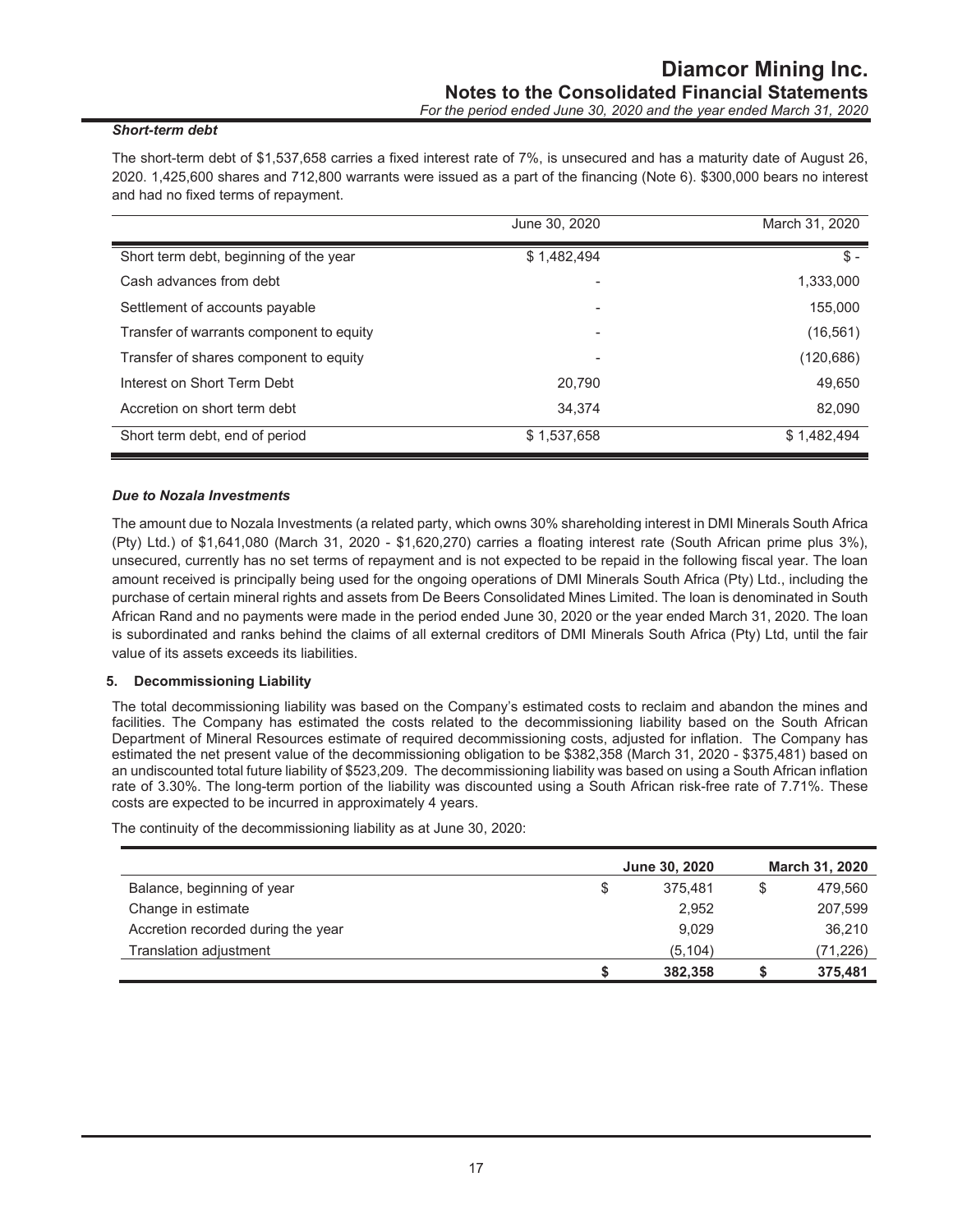*For the period ended June 30, 2020 and the year ended March 31, 2020* 

#### **6. Share Capital**

|                                              | Number of shares | Amount            |
|----------------------------------------------|------------------|-------------------|
| Authorized:                                  |                  |                   |
| Unlimited common voting shares, no par value |                  |                   |
| Issued:                                      |                  |                   |
| Balance, March 31, 2019                      | 63,885,888       | 34,074,691<br>\$. |
| Term loan financing (net of fees) (a)        | 1,425,600        | 120,686           |
| Balance, March 31, 2020                      | 65,311,488       | 34,195,377<br>\$. |
|                                              |                  |                   |
| Balance, June 30, 2020                       | 65,311,488       | 34,195,377        |
|                                              |                  |                   |

The weighted average number of shares outstanding for the period was 65,311,488 (March 31, 2020 – 64,668,799). Loss per share is calculated as the net loss attributable to the equity holders of the parent divided by the weighted average of shares outstanding at the end of the year.

a) 1,425,600 shares were issued at a price of \$0.09 in a term loan financing on September 12, 2019 (Note 4)

#### *Warrants*

The following table summarizes the activity with respect to warrants issued, exercised and expired during the year:

|                                |             | June 30, 2020         |             | March 31, 2020        |
|--------------------------------|-------------|-----------------------|-------------|-----------------------|
|                                |             | Weighted              |             | Weighted              |
|                                | Number of   | Average               | Number of   | Average               |
|                                | Warrants    | <b>Exercise Price</b> | Warrants    | <b>Exercise Price</b> |
| Outstanding, beginning of year | 7,935,104   | \$0.75                | 10.174.649  | \$1.04                |
| Warrants expired               | (2,585,378) | 1.20                  | (2,952,345) | 1.60                  |
| Warrants issued                |             |                       | 712,800     | 0.16                  |
| Outstanding, end of year       | 5,349,726   | \$ 0.47               | 7,935,104   | \$0.75                |
| Exercisable, end of year       | 5,349,726   | \$0.47                | 7,935,104   | \$0.75                |
|                                |             |                       |             |                       |

|                            | June 30, 2020            | <b>March 31, 2020</b> |
|----------------------------|--------------------------|-----------------------|
| Balance, beginning of year | 958.759                  | 2.090.956             |
| Warrants expired           | (516.943)                | (1, 148, 757)         |
| Warrants issued            | $\overline{\phantom{a}}$ | 16.560                |
| Balance, end of year       | 441.816                  | 958,759               |

There were nil warrants issued in the period ended June 30, 2020. (March 31, 2020 – 712,800). The warrant valuation was calculated using the Black-Scholes pricing model with the following assumptions: zero dividend yield, expected volatility of 113% and risk-free rate of 1.61%. Warrant pricing models require the input of highly subjective assumptions including the expected price volatility. Changes in the subjective input assumptions can materially affect the fair value estimated, and therefore the existing models do not necessarily provide a reliable single measure of the fair value of the Company's warrants. The warrants issued in the year ended March 31, 2020 are exercisable for a period of one year from the date of issue.

The Company may modify the terms of warrants originally granted. When modifications exist, the Company will maintain the original fair value of the warrant.

The following warrants were outstanding at June 30, 2020:

| Number of warrants outstanding |                | Weighted average |                    |
|--------------------------------|----------------|------------------|--------------------|
| and exercisable                | Exercise Price | remaining life   | Expiry date        |
| 2,863,169                      | \$0.60         | .97              | June 20, 2021      |
| 1,773,757                      | \$0.60         | 1.17             | August 29, 2021    |
| 712.800                        | \$0.16         | .20              | September 12, 2020 |
| 5.349.726                      | \$0.54         |                  |                    |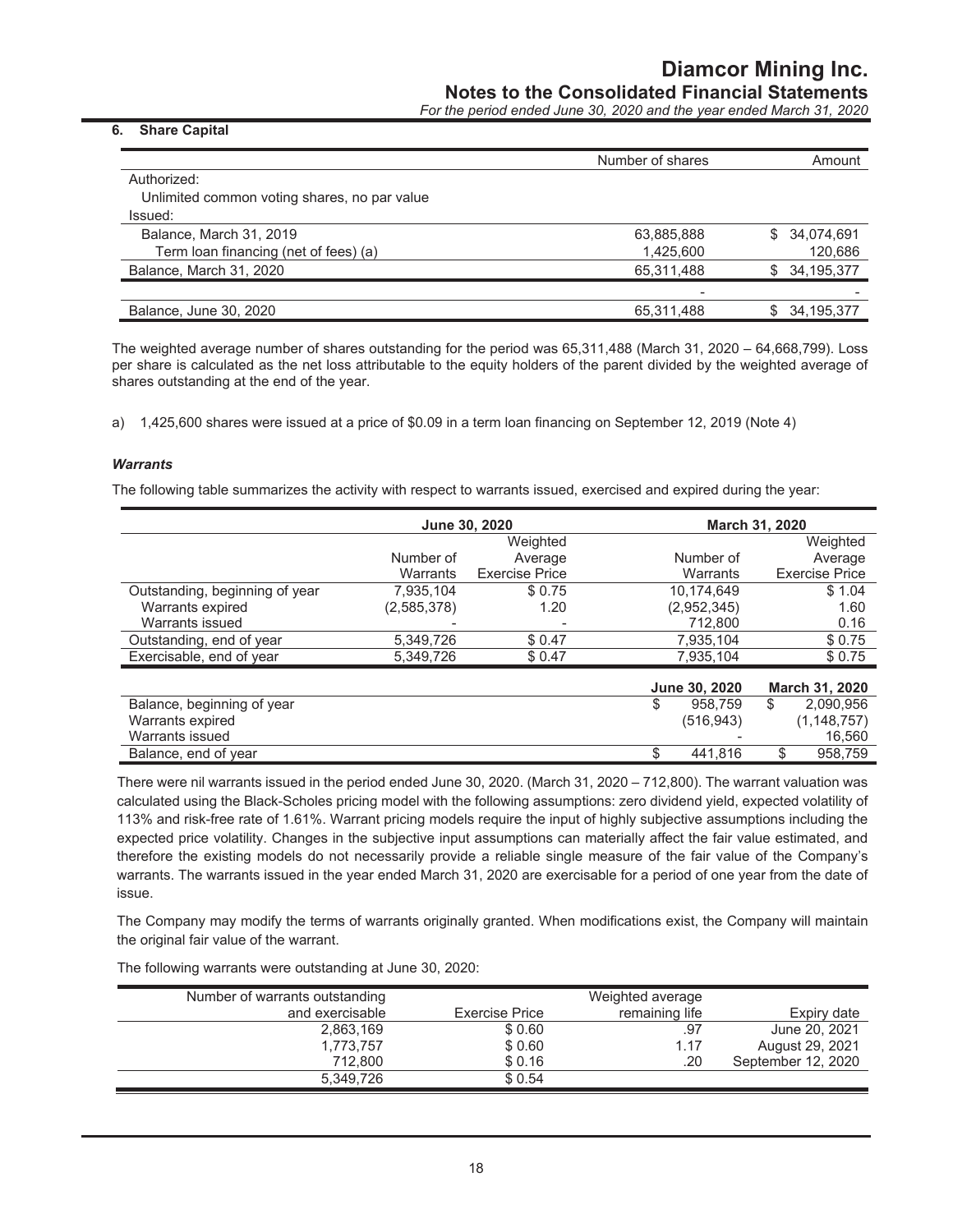#### *Stock options*

The Company amended a formal stock option plan on December 18, 2018 and follows the TSX Venture Exchange (the "Exchange") policy under which it is authorized to grant options to Directors, employees and consultants to acquire up to 12,777,177 of its issued and outstanding common shares. Under the policy, the exercise price of each option is equal to the market price of the Company's stock, less applicable discounts permitted by the Exchange, as calculated on the date of grant. The options can be granted for a maximum term of 5 years.

The following table summarizes the activity with respect to options granted and exercised during the year:

|                                |                   | June 30, 2020           |            | <b>March 31, 2020</b>   |
|--------------------------------|-------------------|-------------------------|------------|-------------------------|
|                                |                   | <b>Weighted Average</b> | Number of  | <b>Weighted Average</b> |
|                                | Number of options | <b>Exercise Price</b>   | Options    | <b>Exercise Price</b>   |
| Outstanding, beginning of year | 12,750,000        | \$0.31                  | 2.950.000  | \$1.00                  |
| Options expired                |                   |                         | (100,000)  | \$1.00                  |
| Options issued                 |                   |                         | 9,900,00   | \$0.11                  |
| Outstanding, end of year       | 12,750,000        | \$0.31                  | 12,750,000 | \$0.31                  |
| Exercisable, end of year       | 12,750,000        | \$0.31                  | 12,750,000 | \$0.31                  |

The following stock options were outstanding at June 30, 2020:

| Number of options outstanding |                | Weighted average |                  |
|-------------------------------|----------------|------------------|------------------|
| and exercisable               | Exercise Price | remaining life   | Expiry date      |
| 300,000                       | \$1.00         | 0.67             | March 2, 2021    |
| 2,550,000                     | \$1.00         | 0.73             | March 21, 2021   |
| 6,500,000                     | \$0.11         | 4.06             | October 21, 2024 |
| 3,400,000                     | \$0.11         | 4.30             | November 4, 2024 |
| 12,750,000                    |                |                  |                  |

The following stock options were outstanding at March 31, 2020:

| Number of options outstanding |                | Weighted average |                  |
|-------------------------------|----------------|------------------|------------------|
| and exercisable               | Exercise Price | remaining life   | Expiry date      |
| 300,000                       | \$1.00         | .92              | March 2, 2021    |
| 2,550,000                     | \$1.00         | .98              | March 21, 2021   |
| 6.500.000                     | \$0.11         | 4.31             | October 21, 2024 |
| 3,400,000                     | \$0.11         | 4.55             | November 4, 2024 |
| 12,750,000                    |                |                  |                  |

#### *Share-based compensation*

There were nil options issued by the Company in the period ended June 30, 2020 (March 31, 2020 – 9,900,000). The option valuation in the year ended March 31, 2020 was calculated using the Black-Scholes pricing model with the following assumptions: zero dividend yield, expected volatility between 79-81% and risk-free rate between 1.53-1.57%. Option pricing models require the input of highly subjective assumptions including the expected price volatility. Changes in the subjective input assumptions can materially affect the fair value estimated, and therefore the existing models do not necessarily provide a reliable single measure of the fair value of the Group's stock options.

#### **7. Contributed Surplus**

| <b>Balance, March 31, 2019</b> | 11,571,195 |
|--------------------------------|------------|
| Expiry of warrants (note 6)    | 1.148.757  |
| Issuance of options (note 6)   | 670.190    |
| Balance, March 31, 2020        | 13,390,142 |
| Expiry of warrants (note 6)    | 516.943    |
| <b>Balance, June 30, 2020</b>  | 13,907,085 |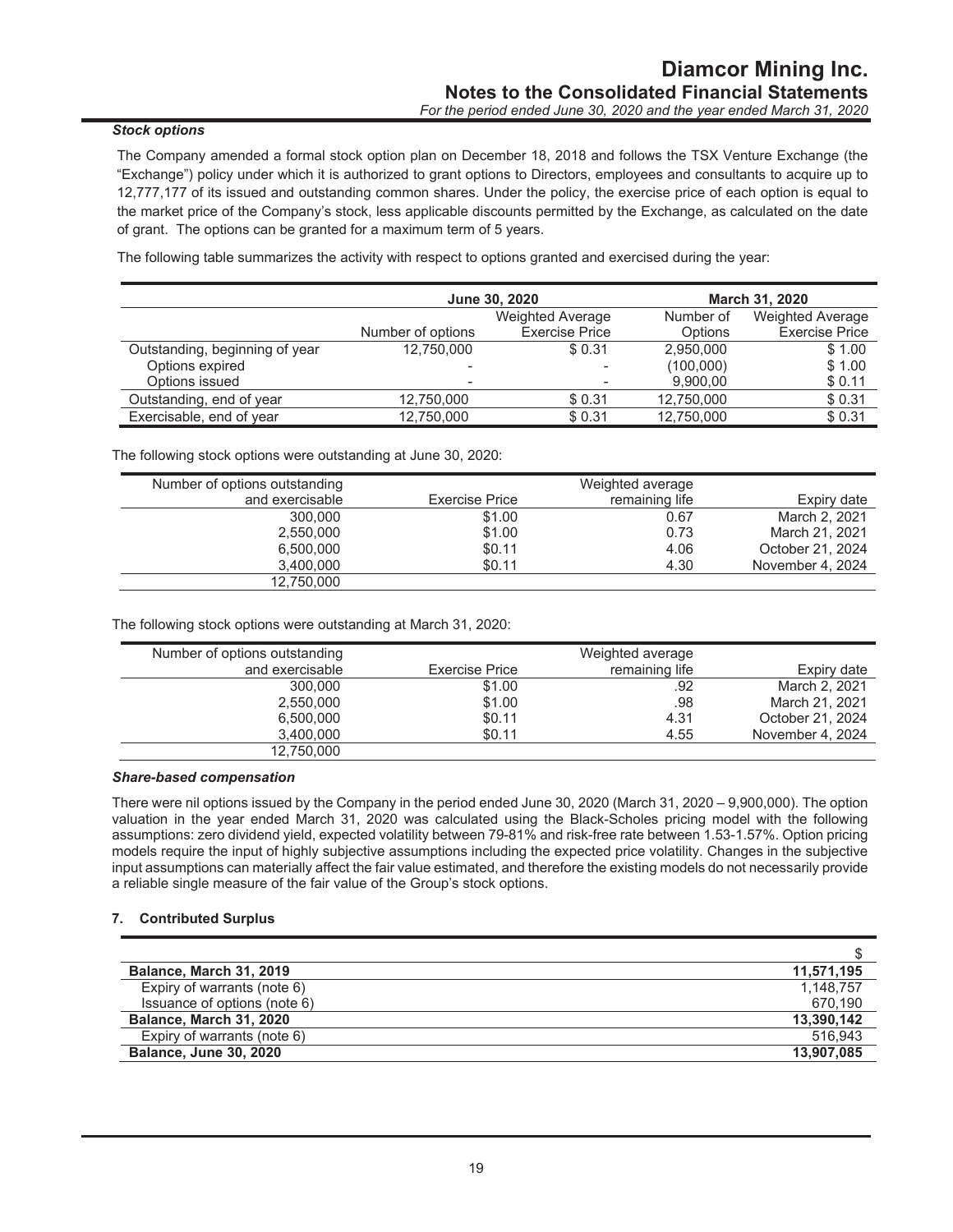#### **8. Related Party Transactions**

The Company paid or accrued the following to Directors, officers, and to companies controlled by Directors of the Company:

|                         | <b>June 30,</b>          | March 31, |
|-------------------------|--------------------------|-----------|
|                         | 2020                     | 2020      |
| Salaries and consulting | \$.                      | \$406,950 |
| Directors fees          | 22,000                   | 68,000    |
| <b>Incentives</b>       | $\overline{\phantom{a}}$ | 180.000   |

As at June 30, 2020, the Company owed \$122,473 of incentives payable and expenses (March 31, 2020 - \$103,720) to Directors of the Company and companies controlled by a Director amounts are included in accounts payable. In August 2019, \$155,000 of related party accounts payable were settled as a result of related parties participating in an announced financing. These transactions were in the normal course of operations and are measured at fair value at initial recognition.

#### **9. Segmented Information**

The Company's primary business is the exploration and development of diamond properties in Africa so there is only one reportable operating segment. The reportable segments are those operations whose operating results are reviewed by the chief operating decision makers to make decisions about resources to be allocated to the segment and assess its performance provided those operations pass certain quantitative thresholds. Operations whose revenues, earnings or losses, or assets exceed 10% of the total consolidated revenue, earnings or losses, or assets are reportable segments. In order to determine reportable segments, management reviewed various factors, including geographical locations and managerial structure.

Details of identifiable assets by geographic segments are as follows:

|                       |     | Total Assets |    | Property,<br>Plant and<br>Equipment | Cash and<br>Equivalents and<br><b>Restricted Cash</b> | <b>Other Assets</b> |
|-----------------------|-----|--------------|----|-------------------------------------|-------------------------------------------------------|---------------------|
| June 30, 2020         |     |              |    |                                     |                                                       |                     |
| Canada                | \$  | 55.866       | \$ | 2.723                               | \$<br>7.235                                           | \$<br>45.908        |
| South Africa          |     | 8,300,971    |    | 7,232,812                           | 634,934                                               | 433,225             |
|                       | \$. | 8,356,837    | S  | 7,235,535                           | 642.169                                               | 479,133             |
| <b>March 31, 2020</b> |     |              |    |                                     |                                                       |                     |
| Canada                | \$  | 56.698       | \$ | 4.339                               | \$<br>9.530                                           | \$<br>42.829        |
| South Africa          |     | 8,962,350    |    | 7,496,843                           | 645.170                                               | 820,337             |
|                       | \$. | 9.019.048    | S  | 7.501.182                           | 654.700                                               | \$<br>863.167       |

#### **10. Financial Instruments**

#### *Fair values*

IFRS defines fair value as the price that would be received to dispose of an asset or paid to transfer a liability in an orderly transaction between market participants at the measurement date. The Company classifies the fair value of the financial instruments according to the following hierarchy based on the amount of observable inputs used to value the instrument.

- Level  $1$  Inputs to the valuation methodology are quoted prices for identical assets or liabilities in active markets.
- Level 2 Fair values of financial assets and liabilities in level 2 are based on inputs other than level 1. Inputs to the valuation methodology included quoted prices for identical assets or liabilities in active markets, and inputs that are observable for the asset or liability, either directly or indirectly, for substantially the full term of the financial instrument. Level 2 valuations are based on inputs, including quoted forward prices for commodities, time value and volatility factors, which can be substantially observed or corroborated in the marketplace.
- Level  $3$  Inputs to the valuation methodology are not based on observable market data.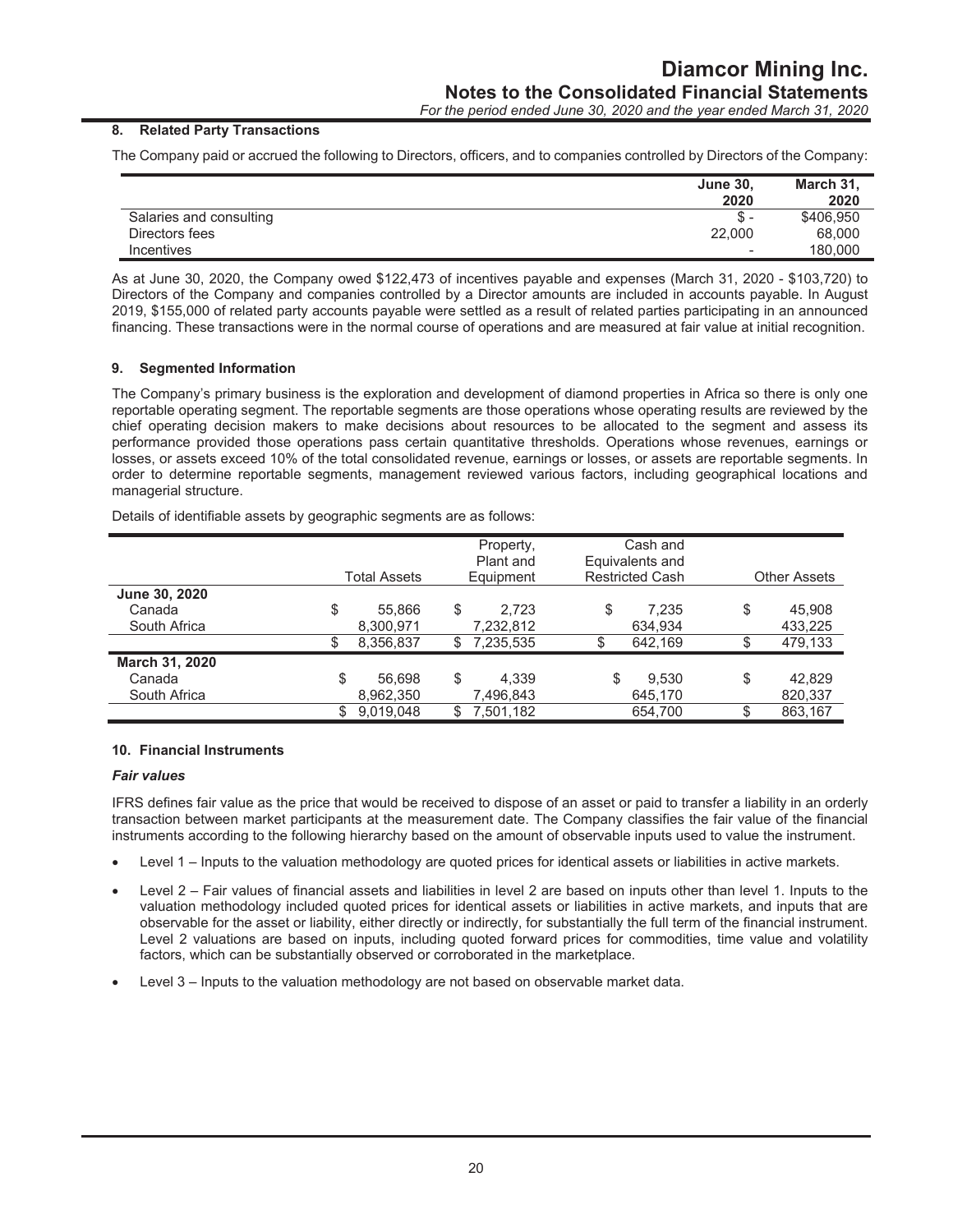# **Diamcor Mining Inc. Notes to the Consolidated Financial Statements**

*For the period ended June 30, 2020 and the year ended March 31, 2020* 

The Company's financial instruments consist of cash and cash equivalents, restricted cash, accounts receivable, accounts payable, short term debt, amounts due to Nozala Investments and long-term debt. The fair value of cash and cash equivalents and restricted cash, accounts receivable and accounts payable and short-term debt approximate their carrying values due to the short-term maturities of these items. The fair value of the Nozala Investments loan approximates the carrying value as the interest rate floats with prime. The fair value of the long-term debt approximates the carrying value as the interest rate is a market rate for similar instruments.

The Company's cash and cash equivalents and restricted cash have been assessed on the fair value hierarchy described above and are classified as Level 1.

#### *Financial risks*

The Company's activities result in exposure to a variety of financial risks, including risks related to credit, market risk (currency fluctuation and interest rates) and liquidity risk.

a) Credit risk

The Company is exposed to credit risk only with respect to uncertainties as to timing and collectability of accounts receivable, cash and cash equivalents and restricted cash. The Company mitigates credit risk through standard credit and reference checks. There are no material financial assets that the Company considers past due. The Company currently holds the majority of its cash and cash equivalents and restricted cash in large financial institutions in Canada and South Africa and does not expect any significant risk associated with those deposits. The accounts receivable includes sales taxes refundable due from the Government of South Africa and Canada \$120,699 (March 31, 2020 - \$463,417) as well as trade receivables of \$419 (March 31, 2020 - \$50,331). The Company does not foresee any significant risk in the collection of these accounts receivable.

The trade accounts receivable aging amounts are as follows:

|              | June 30, 2020            | <b>March 31, 2020</b> |
|--------------|--------------------------|-----------------------|
| $0-30$ days  | \$419                    | \$50.331              |
| 31-90 days   | $\overline{\phantom{0}}$ |                       |
| $120 + days$ |                          | -                     |
| <b>Total</b> | \$419                    | \$50,331              |

The maximum exposure to credit risk for the Company as at the reporting date is the carrying value of cash and cash equivalents, restricted cash and trade receivables disclosed above.

b) Interest rate

The Company is not exposed to any material interest rate risk as the Company's long-term debt has a fixed rate of interest, except for the Nozala Investments loan and Caterpillar Financial (Note 4) which have a variable rate of interest of South African prime rate plus 3% and South African prime rate plus 2.5%. A 1% change in the South African prime rate would result in net loss increasing or decreasing by approximately \$14,000.

c) Foreign currency risk

The Company is exposed to financial risk arising from fluctuations in foreign exchange rates and the degree of volatility of these rates. The Company does not use derivative instruments to reduce its exposure to foreign currency risk.

The Company's subsidiaries in South Africa operate using principally the United States Dollar and the South African Rand and as such may be negatively affected by fluctuations in foreign exchange rates when translating from the currency of measurement of the Company's subsidiaries to the Company's reporting currency. The Company's monetary assets and liabilities denominated in South African Rand include:

|                                               | June 30, 2020 | <b>March 31, 2020</b> |
|-----------------------------------------------|---------------|-----------------------|
| Cash and cash equivalents and restricted cash | \$634.934     | \$645.170             |
| Accounts receivable                           | 118.237       | 507.911               |
| Accounts payable                              | 634.572       | 785.975               |
| Long-term debt                                | 3.884.784     | 3.817.905             |

A 5% change in the South African Rand would result in total net loss increasing or decreasing by approximately \$26,000.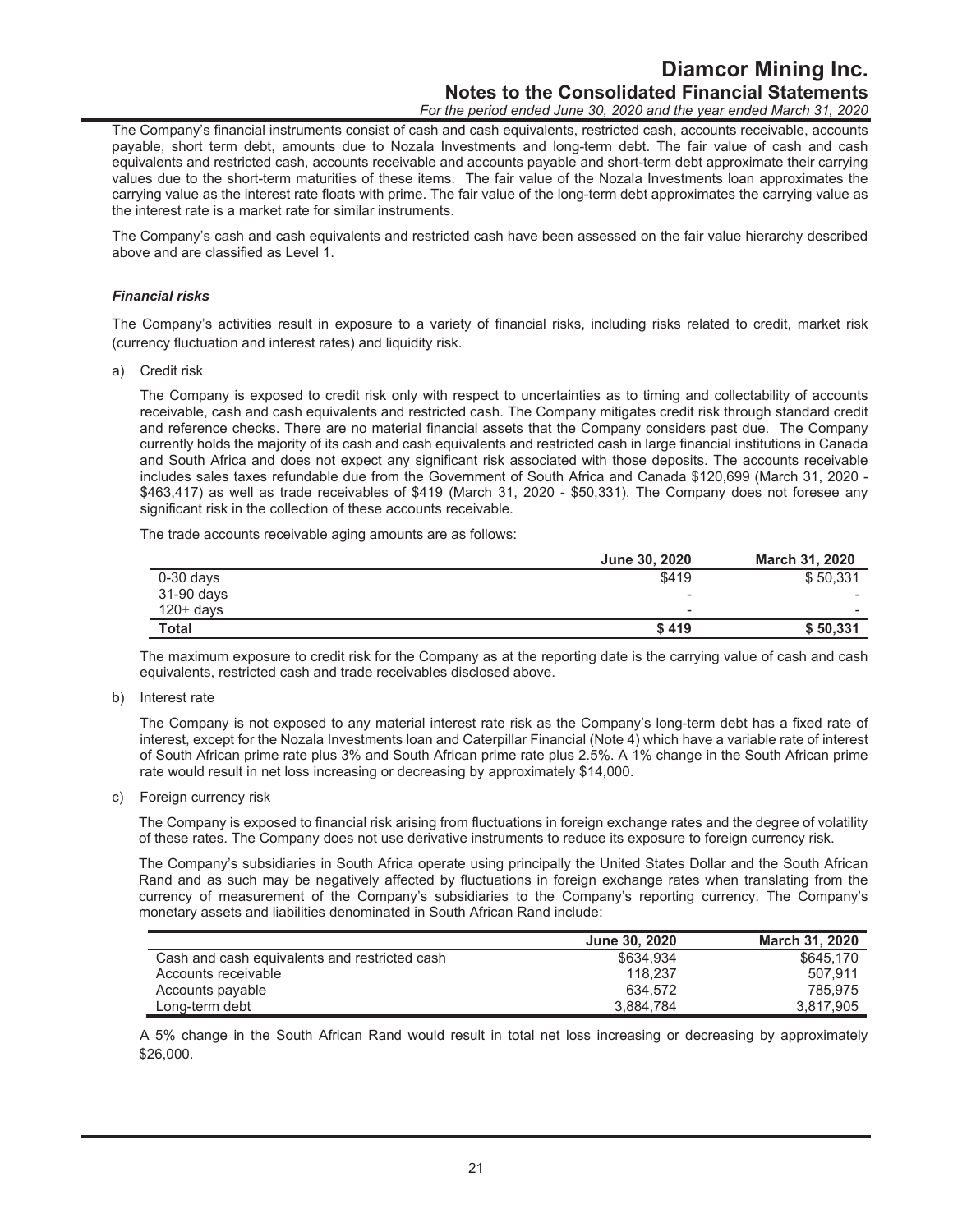#### d) Liquidity risk

Liquidity risk is the risk that the Company will not be able to meet its financial obligations when they fall due. The Company manages this risk through management of its cash flow from operations and its capital structure. Based on senior Management's and the Board of Directors' review of ongoing operations, the Company may revise timing of capital expenditures, bank loans, including project specific loans, or issue equity or a combination thereof.

The Company's current financial liabilities of \$9,246,402 are payable within one year. The Company enters contractual obligations in the normal course of business operations. Management believes the Company's requirements for capital expenditures, working capital and ongoing commitments (including long-term debt) can be financed from existing cash, issuing equity, cash flow provided by operating activities, existing bank loans and by acquiring new project loans.

The table below summarizes the maturity profile of the Company's financial liabilities as at June 30, 2020 based on contractual undiscounted payments:

|                           | <b>Current</b>           | 2021 |                          | 2022 |                          | 2023 |   | 2024 |                          | <b>Thereafter</b>        |
|---------------------------|--------------------------|------|--------------------------|------|--------------------------|------|---|------|--------------------------|--------------------------|
| Accounts payable          | \$928,062                |      | $\overline{\phantom{a}}$ |      | -                        |      | - |      | $\overline{\phantom{a}}$ | $\overline{\phantom{a}}$ |
| Long-term debt            | 6,820,682                |      | $\overline{\phantom{a}}$ |      | $\overline{\phantom{a}}$ |      |   |      |                          |                          |
| Short term debt           | 1.537.658                |      |                          |      | -                        |      |   |      |                          |                          |
| Due to Nozala investments | $\overline{\phantom{0}}$ |      | $\overline{\phantom{0}}$ |      | $\overline{\phantom{0}}$ |      |   |      |                          | 1,641,080                |
|                           | \$9,286,402              |      | $\overline{\phantom{0}}$ |      | $\overline{\phantom{0}}$ |      | ۰ |      | ۰                        | \$1,641,080              |

#### e) Commodity price risk

Commodity price risk is the risk that the fair value or future cash flows will fluctuate because of changes in commodity prices. Commodity prices for diamonds are impacted by not only the relationship between the Canadian, United States Dollar and South African Rand, but also world economic events that dictate the levels of supply and demand. The Company is exposed to the risk of declining prices for diamonds resulting in a corresponding reduction in projected cash flow. Reduced cash flow may result in lower levels of capital being available for field activity, thus compromising the Company's capacity to grow production. The Company did not have any fixed price commodity price contracts in place as at or during the period ended June 30, 2020 and the year ended March 31, 2020. The Company's operational results and financial condition are largely dependent on the commodity price received for its diamond production. Diamond prices have fluctuated widely in recent years due to global and regional factors including supply and demand fundamentals, inventory levels, economic and geopolitical factors. A 5% change in the price of diamonds would result in total net loss increasing or decreasing by approximately \$ nil .

#### **11. Capital Management**

The Company's objectives when managing capital are: (i) to maintain a strong capital structure, which optimizes the cost of capital at acceptable risk; and (ii) to maintain investor, creditor and market confidence to sustain the future development of the business. The Company manages its capital structure and adjusts it considering changes in economic conditions and the risk characteristics of its underlying assets. The Company, from time-to-time, may adjust capital spending, issue new common shares, issue new debt or repay existing debt. The Company's capital is not subject to any restrictions.

The Company manages the following as capital:

|                                | <b>June 30, 2020</b> |   | <b>March 31, 2020</b> |
|--------------------------------|----------------------|---|-----------------------|
| Working capital                | (8,739,027)          |   | (6,958,166)           |
| Long-term debt                 | 8,461,762            |   | 8,255,315             |
| Shareholders' (deficit) equity | (3, 267, 692)        | ง | (2,463,941)           |

Working capital is calculated based on current assets less current liabilities.

#### **12. Commitments**

The Company has a commitment to month to month lease office space at a rate of \$3,609 per month (March 31, 2019 - \$3,469). The minimum lease payments under this lease are \$43,308 per year (March 31, 2019 - \$41,628).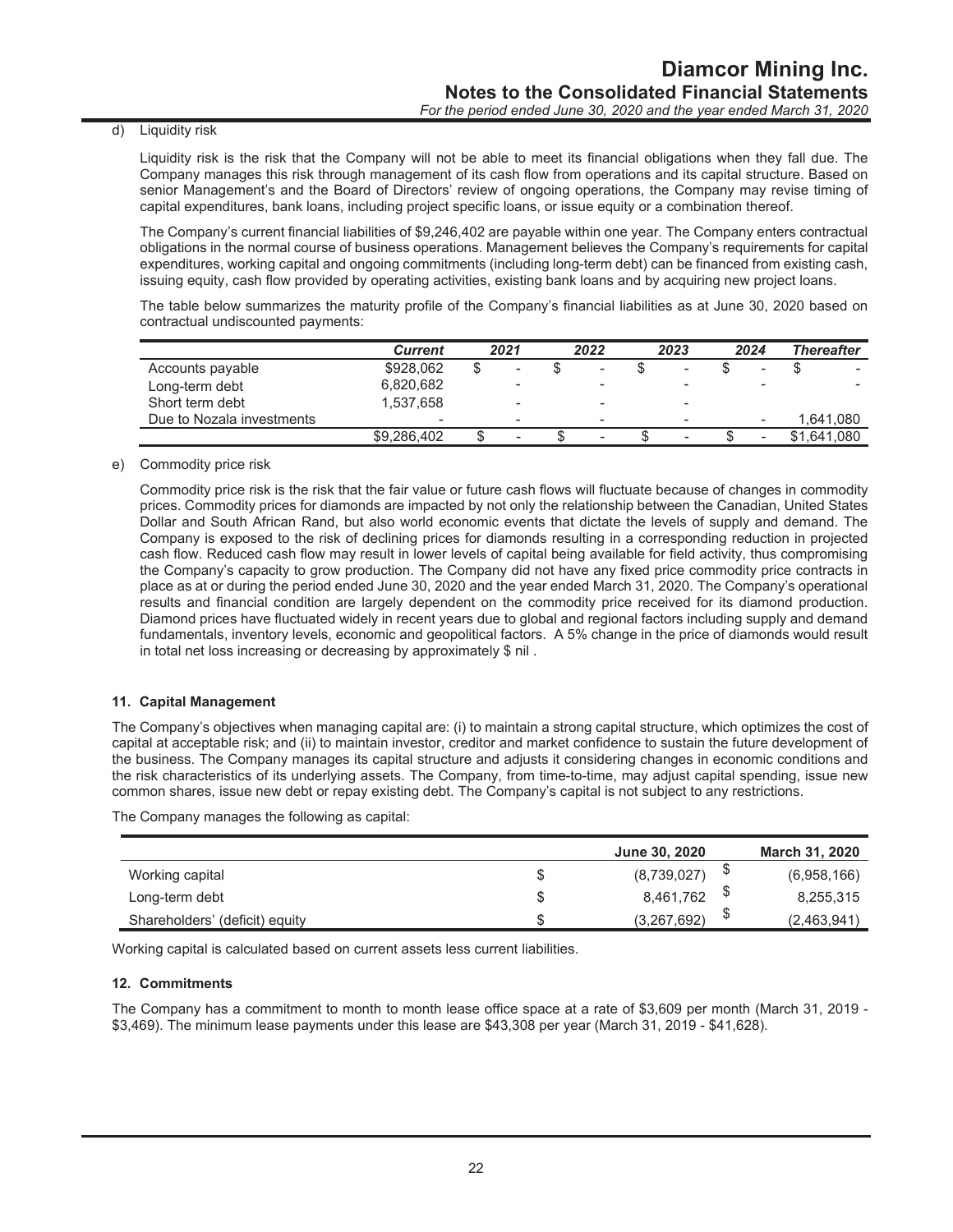# **13. Accounts Payable**

Trade and other payables consist of the following components:

|                     | June 30, 2020 |         | March 31, 2020 |
|---------------------|---------------|---------|----------------|
| Trade payables      |               | 850,896 | 960,845        |
| Taxes               |               | 50.901  | 63,451         |
| Salary and benefits |               | 26.265  | 26,263         |
|                     |               | 928,062 | 1,050,558      |

Trade payables are non-interest bearing and are normally settled on 30-day terms.

### **14. Restricted Cash**

These amounts are encumbered by a guarantee by Standard Bank of South Africa Limited for certain rehabilitation obligations and electrical guarantees. The encumbered amount as at June 30, 2020 was \$613,927 (March 31, 2020 - \$622,613).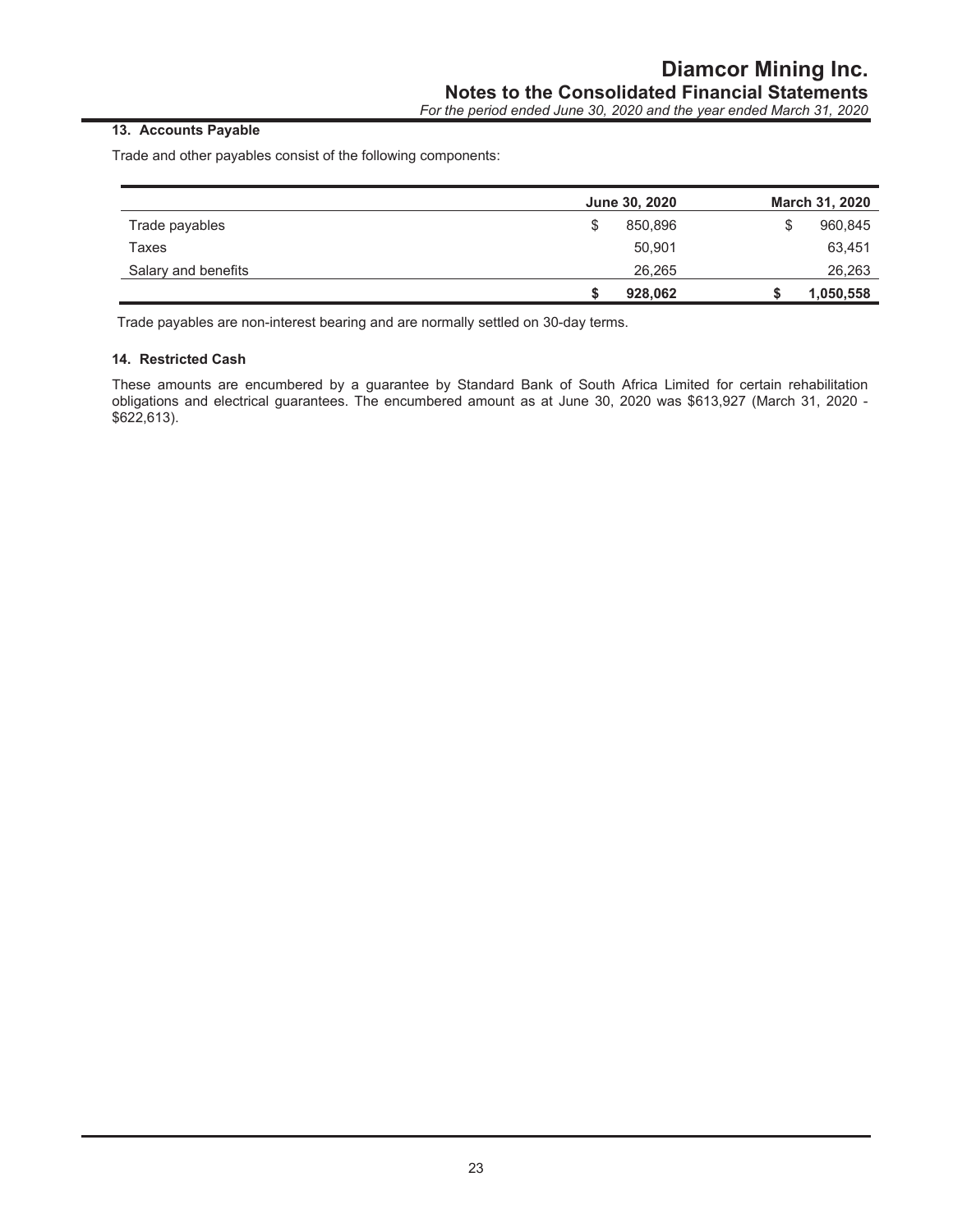# **15. Non-Controlling Interests (NCI)**

Set out below is summarized financial information for the Company's subsidiary that has non-controlling interests that are material to the Company. The amounts disclosed for the subsidiary are before inter-company eliminations:

# **DMI Minerals South Africa (Pty) Ltd.**

|                                                     |    | June 30, 2020  |    | March 31,2020  |  |  |  |  |
|-----------------------------------------------------|----|----------------|----|----------------|--|--|--|--|
| <b>Summarized Statement of Financial Position</b>   |    |                |    |                |  |  |  |  |
|                                                     |    |                |    |                |  |  |  |  |
| <b>Current assets</b>                               | \$ | 451,456        | \$ | 443,083        |  |  |  |  |
| <b>Current liabilities</b>                          |    | 27, 148, 788   |    | 26,909,788     |  |  |  |  |
| <b>Current net assets</b>                           |    | (26, 697, 332) |    | (26, 466, 705) |  |  |  |  |
|                                                     |    |                |    |                |  |  |  |  |
| Non-current assets                                  |    | 4,363,896      |    | 4,463,170      |  |  |  |  |
| Non-current liabilities                             |    | 1,641,080      |    | 1,995,751      |  |  |  |  |
| Non-current net assets                              |    | 2,722,816      |    | 2,467,419      |  |  |  |  |
| <b>Net liabilities</b>                              |    | (23, 974, 516) |    | (23,999,286)   |  |  |  |  |
|                                                     |    |                |    |                |  |  |  |  |
| Summarized Statement of Comprehensive Income (Loss) |    |                |    |                |  |  |  |  |
| Sales                                               |    |                |    |                |  |  |  |  |
|                                                     |    |                |    | 3,693,784      |  |  |  |  |
| (Loss) for the period                               |    | (305, 479)     |    | (379, 967)     |  |  |  |  |
| Total comprehensive (loss)                          |    | (305, 479)     |    | (379, 967)     |  |  |  |  |
| (Loss) allocated to NCI                             |    | (91, 644)      |    | (113,990)      |  |  |  |  |
| <b>Summarized Statement of Cash-Flows</b>           |    |                |    |                |  |  |  |  |
|                                                     |    |                |    |                |  |  |  |  |
| Cash-flows from                                     |    |                |    |                |  |  |  |  |
| operating activities                                |    | (399, 360)     |    | 32,446         |  |  |  |  |
| Cash-flows from                                     |    |                |    |                |  |  |  |  |
| investing activities                                |    | 36,402         |    | (15, 136)      |  |  |  |  |
| Cash-flows from                                     |    |                |    |                |  |  |  |  |
| financing activities                                |    | 363,914        |    | (103,340)      |  |  |  |  |
|                                                     |    |                |    |                |  |  |  |  |
| Net increase in cash and cash equivalents           | \$ | 956            | \$ | (86,030)       |  |  |  |  |